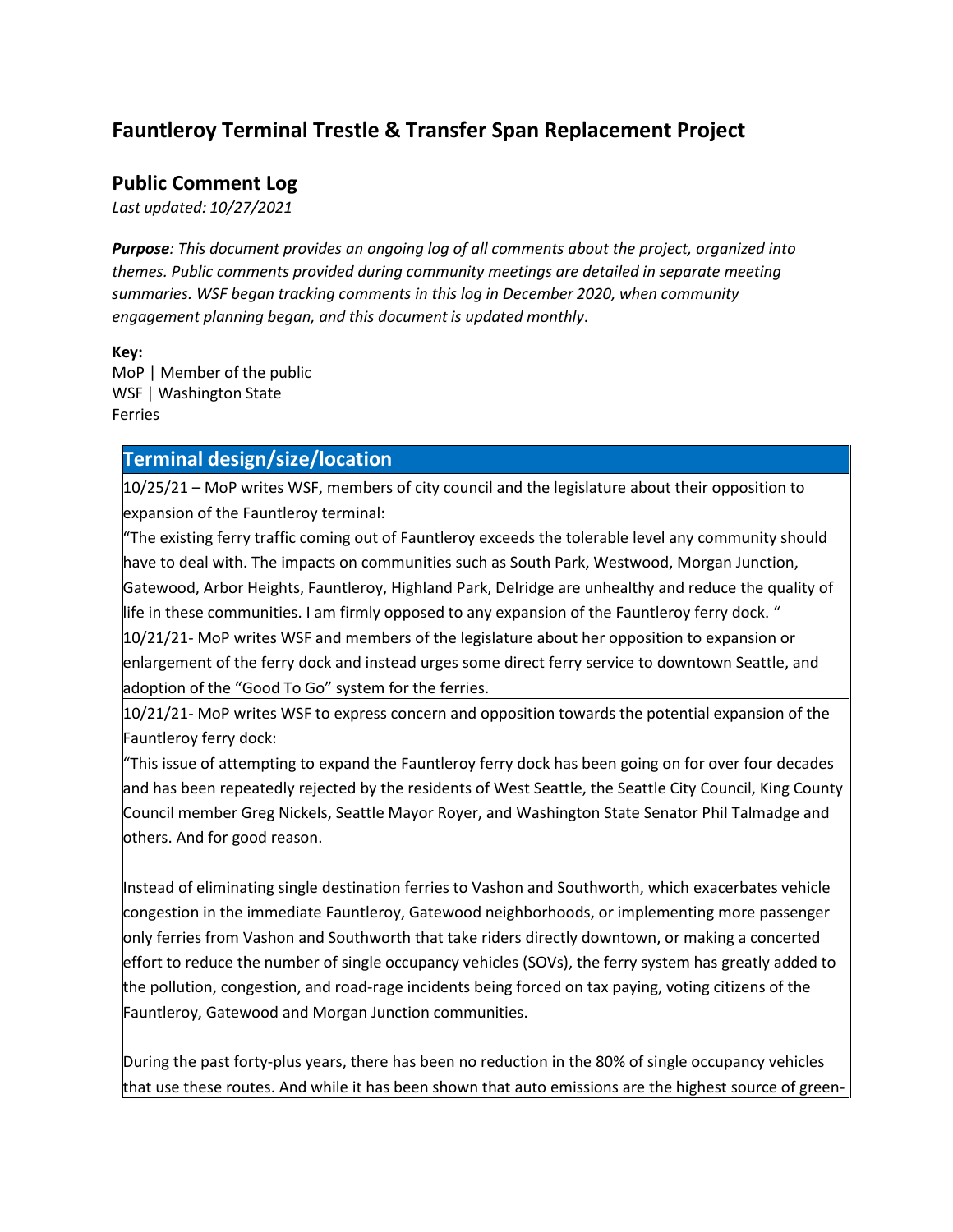house gasses, in a time where we suffer as a City, State and nation over global warming, further enabling an increase in an ever-growing number of vehicles from outside King County into these residential neighborhoods is totally unacceptable. While the City of Seattle makes more and more efforts to reduce residents use of personal vehicles, by among other things encouraging the use of public transportation, it is ludicrous to enable more cars and SOVs from outside King County to wreak environmental havoc, while increasing the already in-tolerable congestion into West Seattle.

Instead of increasing the size of the Fauntleroy dock, Washington State Department of Transportation (WSDOT) and Washington State Ferries (WSF) should concentrate on working with King County Metro to coordinate getting ferry riders to their destination, and adding passenger only boats that take riders directly downtown - where it's been documented that over 78% of the riders coming into Fauntleroy go."

10/17/21 – MoP emails project inbox to advocate that the new ferry terminal be able to accommodate a 144-Car Class ferry when it is fixed; MoP shares:

"This will make commutes much shorter, increasing ridership and tourism onboard. They will even rival the Jumbo Mark II class in daily ridership, allowing them to fill in for and eventually replace it. Its shallow draft could even allow the 144-Car Class to even fill in for the Kwa-di-Tabil Class ferries. This ferry could maybe service any route with the fewest carbon emissions. As such it will likely become the pride of the fleet; also likely to increase tourism onboard especially at first. Having more of the 144-Car Class will be a greater pride boost to the pride of the fleet. If a vessel gets more sister ships, it is a tribute to the value of the vessel. It leaves a bigger mark on history. The 144-Car Class ferry will be no different.

The 2040 Plan however is currently based on a worst-case scenario of the Fauntleroy Terminal remaining a problem twenty years from now. Washington State Ferries wants to condense the fleet to more efficiently use their funding (a lot of which is your tax money). But the Fauntleroy terminal prevents them from doing so completely. Probably following the production of the 5 additional Olympic-class ferries currently on order, a whole additional class of ferries will be built just for Fauntleroy triangular route; the 124-Car Class. The fleet doesn't want the 124-Car Class, but they have to have it because of Fauntleroy Terminal. It's a necessary evil! Having these ferries will be a 50-year reminder of our inability to solve this problem. It will cost us extra tax dollars not only to have purchased this extra ferry class but also to maintain it. The fleet also likes ferries that can service different routes in a pinch. I don't trust a ferry class built especially for one route to do this.

Making the transition from Olympic Class to 144-Car Class production as seamless as possible will reduce costs further if they share similar manufacturing processes. This transition could also allow the fleet to cancel some to all of the upcoming 5 Olympic Class ferries in favor of 144-Car Class ferries. Construction of the 124-Car Class will disrupt this transition."

9/29/2021 – CAG member shares a vision for the project and suggests solutions to several challenges:

## First, The Vision

Envision a modern efficient dock built on time and on budget. A dock built to withstand seismic and climate challenges that will enhance the natural and human environment. Designed to be as appealing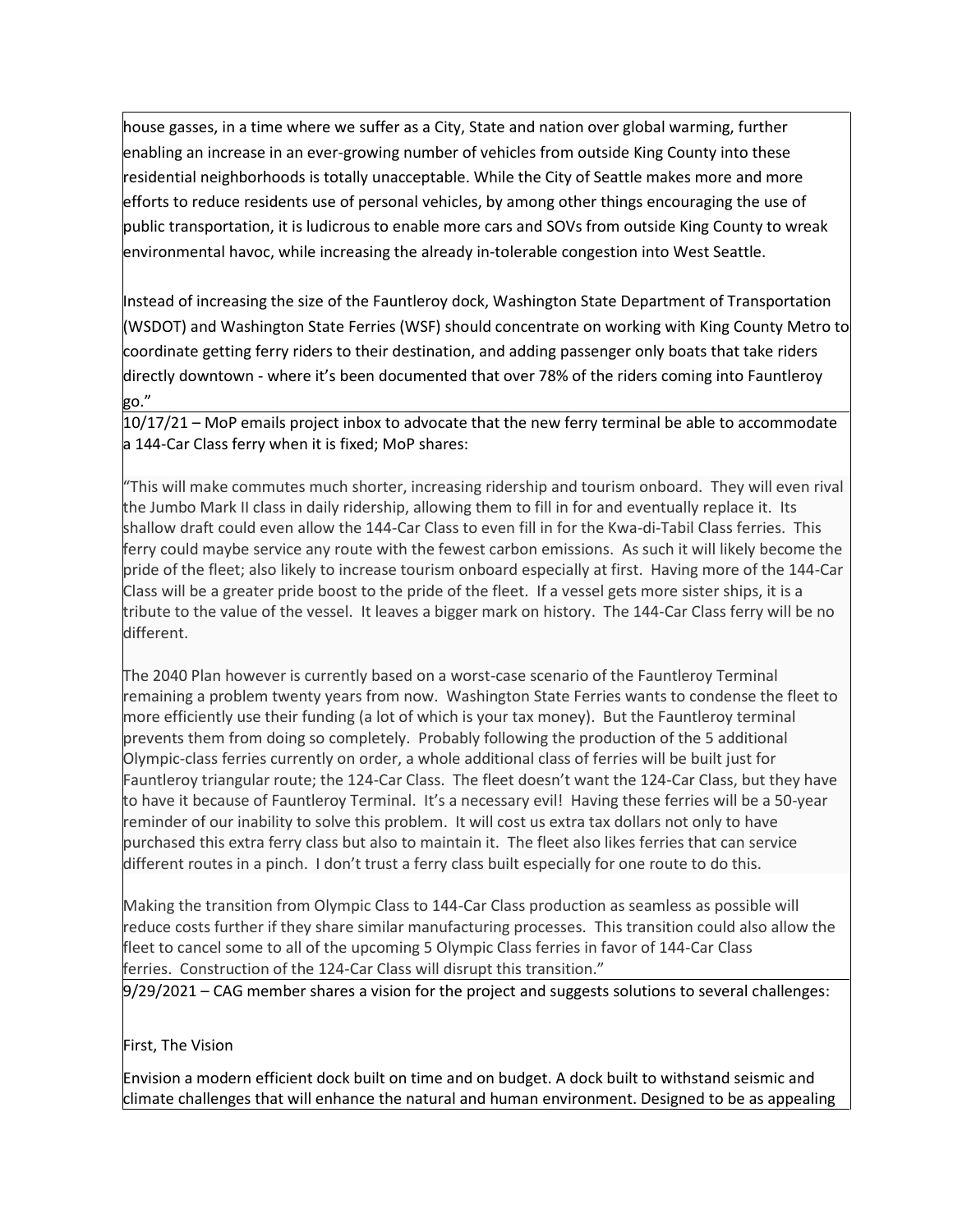to view as the ferry boats. A dock moving transportation into the future with rapid processing, loading vehicles at 6-10 per minute. A sleek terminal with amenities. An improved near shore environment with decreased creosote, more over water natural light from the raised dock height, improved warm lowered directional lighting, and decreased noise. A dock with a system that collects and treats runoff to prevent polluted water from entering Fauntleroy Creek and Fauntleroy Cove. All this accomplished with no or minimal expansion.

## Replacement, not Expansion

The title of the project is Terminal Trestle and Transfer Span Replacement. There is no funding currently approved by WA State legislature for expansion. The site is extremely constrained, with a pump facility bordering one side and a viable salmon stream on the other. For 42 years Fauntleroy, the surrounding communities, their state representatives, City Council members, Mayors, King County executives and others have opposed expansion. Increasing vehicle volumes makes even less sense now on this now downsized 2 lane, 25mph residential street with Rapid Ride services to Light Rail Stations. This was the only dock in the system to improve its on time performance in 2019, due to schedule and operating changes developed in cooperation with WSF and representatives from all three communities served. Subsequent to these changes, on-time performance averaged at 90%, among the best in the system. Boats left full, Vashon complaints plummeted. Problems can be solved without building overwater.

#### Spread the Peak, Speed the Board

There are 4-5 hours a day of rush hour. Rush hour delays occur at every vehicle transportation corridor, all freeways, all ferry routes. All other times load here without backups or delays related to the dock even with this size dock and with the antiquated tolling. All sailings possible should be dual destination, especially when 2 boat schedules or during weekday or weekends rush hours. WSF should follow the 2040 Plan and the three recent legislated studies recommendations to reduce and spread the peak and speed ticketing and boarding.

- Maximize utilization of system capacity through adaptive management strategies to spread out peak demand such as an expanded reservation system, improved fare collection methods and fare structure.
- Promote mode shift through investments in technology and infrastructure that promote and prioritize HOV, pre-ticketing, walk-on and bike-on passengers and improved multimodal connections.

Ticket Holders Lane, not Ticket buyers Lane

Backups can and do occur at any hour due to unavailable boats, crews, marine conditions, Vashon medical emergencies, large events and other non-dock related problems. A larger dock will not solve this. A two-boat backup now during Covid occurs regularly and at peak times means 250+ cars must be accommodated, way beyond the scope of any imagined expansion. There is space for more than 180 cars in the ferry holding lane from the dock to the gas station at the north end of Lincoln Park. The ferry holding lane will always be necessary on Fauntleroy. It should be used and turned into a Ticket Holders lane, not a Ticket Buyers lane. Vehicles could then load at pre-ticketed speeds well within current dwell times. This is accomplished first by requiring all vehicles to have a ticket before entering or queuing for the dock. WSF purchases the gas station, moving ticketing booths there and leaving the scanning at the dock choke point. Online tickets continue to be promoted; these pre-ticketed vehicles directly access the queue. Improperly ticketed or non-ticketed vehicles are sent 1 mile north. This is very cost effective. There are no added personnel, no immediate fare changes needed for implementation, it has reduced construction costs, it utilizes existing pavement already signed for peak rush hour use, already SDOT approved for this use. Good-To-Go type ticketing or a hybrid with the toll booth operator clicking a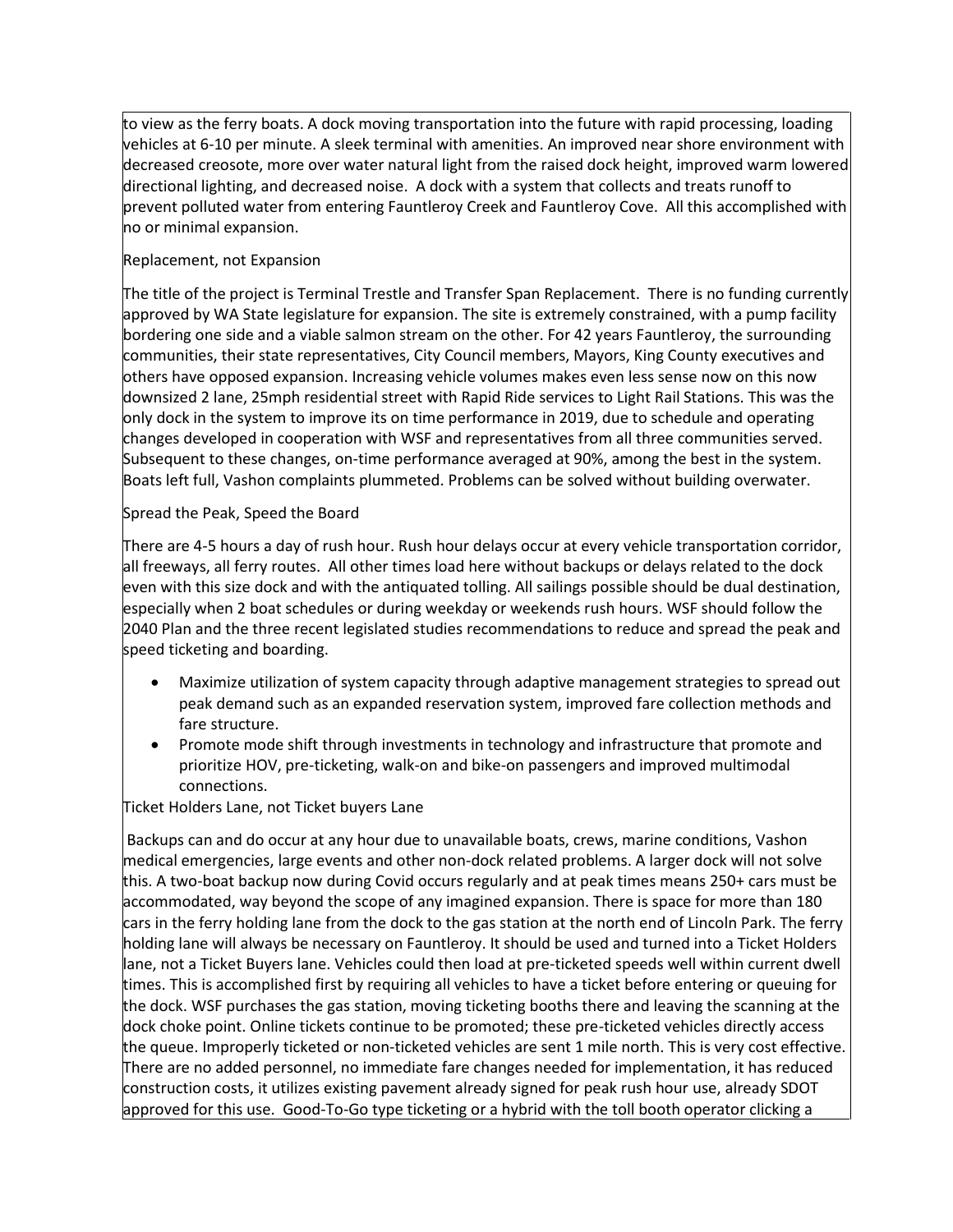button to add passengers could be incorporated at a later date if technology is satisfactory to WSF needs. It does not require residential home purchases, reduces overwater construction, allows more time for the ticket transactions.

#### Overhead Loading increases Overhead costs

Overhead loading is a large capital expense and adds a long-term increase in staffing. It increases ferry operational costs, maintenance costs and requires boat modifications and backup systems. It decreases the chances that WSF will meet its mandated operational costs coverage. Gains in operational efficiencies opportunities are minimal for simultaneous loading. These opportunities can also be gained by changing the timing of the loading of pedestrians, motorcycles and bicycles. Cost savings is tens of millions. Safety data for multimodal loading is good system wide. The two other docks on this route do not have it. It could be funded as a separate project for all three docks at the same time if studies warrant it, at a later date. Safety measures currently in place including the traffic police are more essential. Road rage has led to guns pulled here.

#### Build Boats and Bridges

Cost overruns are a given in Ferry projects. Mukilteo cost about \$187 million so far, still not fully completed. Colman was funded in stages, construction started at \$350 million, and is now \$490 million with mission creep and corrosion problems continuing increased funding needs. The Marine Highway is our most expensive highway system. Since 1951 it has been "temporary" until bridges could be built. Inadequate vessels are a long-term unresolved problem. The system needs 21 boats to fully operate, currently has 17, with a significant number aging out. WSF must prioritize cost savings in terminal replacement and ask for boats. Where possible bridges should be built.

#### 9/15/2021 – CAG member writes WSF stating:

I read through the 2040 Plan and the referenced 2018 UW study. Neither appeared to address the 1981 study that the Fauntleroy dock being suitable unless annual traffic exceeds 1.25 M cars per year. (We are well over that number). Nor the City of Seattle's 1997 resolution 29566 that there should be no expansion of the dock and efforts should be made to reduce the amount of traffic.

Could you please comment on these two issues at our next meeting? I am having trouble reconciling the current plan with the prior analysis.

9/7/2021 – MoP writes WSF Assistant Secretary Patty Rubstello inquiring if a decision has been made to expand the Fauntleroy Ferry Terminal dock in light of conflicting and confusing statements contained in funding authorization language on the WSDOT website.

 $8/18/2021$  – MoP couple writes the project inbox with suggestions to the P&N statement suggesting: "Location: There is an assumption that service from Southworth/Vashon will not be relocated. If the criteria/justification for maintaining the existing location exists, this must be clearly stated in the Purpose and Needs as background information along with a link to the supporting data. "

8/2/2021 – MoP suggests a new location for the terminal be considered -one that has capacity for a large agency facility, and that space for microenterprise might be a good idea to consider if within WSF purview to include in terminal design.

7/29/2021 – MoP forwards an idea from the Vashon Ferry Riders Facebook page about a ticket holders line.

7/14/2021 - MoP suggests the best way to achieve various goals for the project could be by constructing a floating dock, additionally providing a pdf document of a self-drawn overview diagram of their proposal.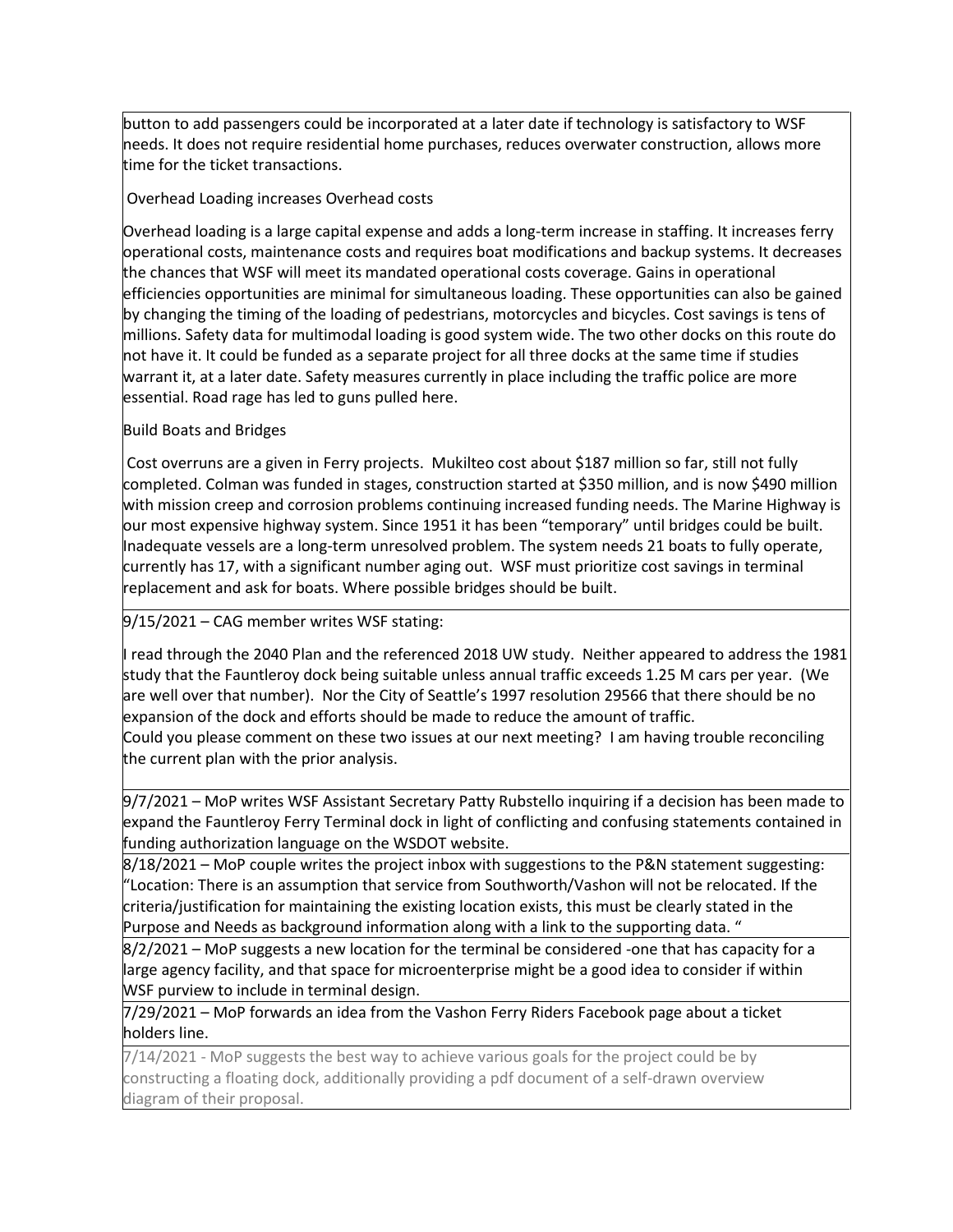5/28/2021 - 6/10/21 – MoP inquires with King County Wastewater Treatment Division about the Barton Street Pump Station's access needs for inspection and maintenance, whether WSF will have the option to purchase adjacent property, and whether KCWWD and WSF will be working on restoration together. King County shares the comment with WSF for tracking.

5/24/2021 – Fauntleroy Community Association (FCA) president writes WSF Assistant Secretary that FCA supports the project, but does not approve of increasing the footprint of the structure over water, the purchasing of resident homes, or the alteration of Cove Park for the project.

5/3/2021 - MoP asks how the future design of the terminal will affect a property they are thinking about buying.

4/22/2021 - MoP would like to see refitting of the future dock within its current parameters since they just remodeled their home to fit the views of the current dock structure and mentions it would maintain the neighborhood feel.

4/20/2021 - MoP states they have seen the ferry traffic increase to the point where it is having a negative impact on the community. "I believe the only solution is to move the ferry dock out of our beautiful neighborhood."

4/9/2021 - MoP writes that WSDOT needs to stop relying on assumption that West Seattle is opposed to a second slip at Fauntleroy and suggests WSDOT provide the Fauntleroy community with a better explanation of second slip benefits such as reducing backups of cars.

3/26/2021 - MoP shares that the "…terminal presents challenges with vehicle queuing on Fauntleroy Way, with only one shoulder holding lane to serve two destinations and a small terminal, with only enough dock space for approximately 80 cars (that is served by three 124-car Issaquah class ferries) using a single slip. Only if enough dock space is provided to allow at least one-ferry's capacity on the dock will the current difficulties with loading, on-time sailing, and rider dissatisfaction be removed. In short, by the time of the completion of the Fauntleroy terminal project, the dock must be able to hold at least 124 cars."

2/12/2021 - MoP requests WSF move the dock .5 miles south of Salty's restaurant, adjacent to but not part of Terminal 5. Mentions minimal view impacts, large holding lanes, and vanpool lots. Involves purchase/long-term lease of land from the Port of Seattle.

1/12/2021 - MoP writes that the Fauntleroy dock needs to be large enough to accommodate a full load for whichever vessels will serve the route and must include a way to load passengers and cars simultaneously.

12/15/2020 - MoP requests WSF determine if the current site (at Fauntleroy) is the best location, stating: "The site has very difficult constrictions for rebuilding. There are environmental concerns regarding the stream, eel grass beds. There is a pump station permanently restricting the choke point entry. Continuing operations during construction is a tough problem. The terminal is in a residential zone. Can it be moved? "Seattle has refused access at Colman Dock, use of Terminal 46, or Terminal 5. Fauntleroy is Seattle, with difficult and currently absent bridge connections and projected increases in traffic problems with urban up zoning expected. Fauntleroy Way is a two lane road with 25mph speed limits. WSF claims to have statistics that vehicles travel equally to destinations north and south of Fauntleroy. What about locations in Burien, such as the extension of route 518 connecting to Sea- Tac? Seattle Parks has codes against use of park space such as Lincoln Park. Multiple houses would need to be demolished to place the dock on the south border of the park (if park land itself was not to be used), or to expand the footprint at the current site. Either plan would invoke community wrath."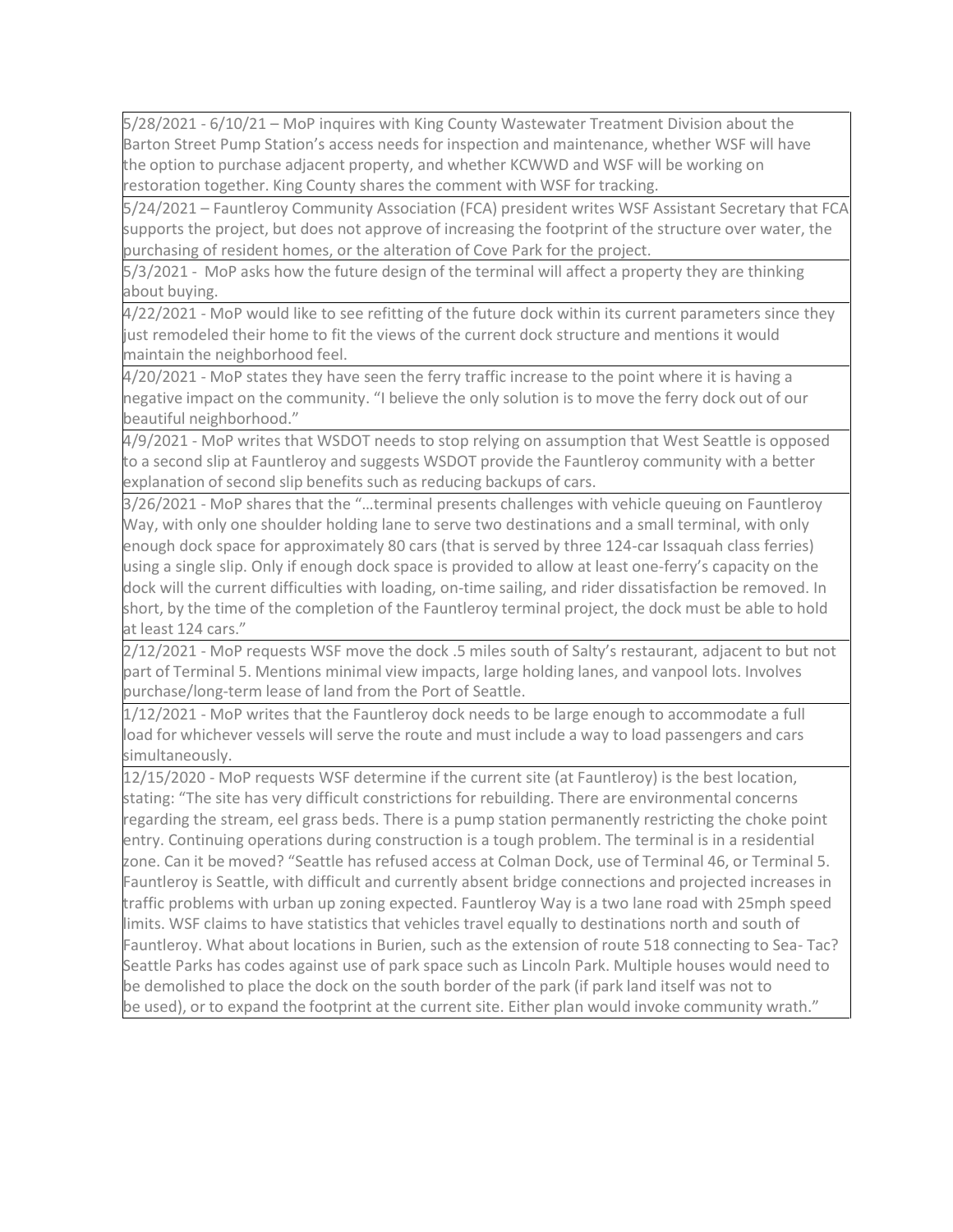# **Ticketing/fare rates**

3/18/2021 – MoP writes asking if there is a law precluding WSF from implementing a passengerrides-free policy and why WSF hasn't experimenting with a Good-to-Go scanner in at least one of the toll booths, even if for only no-passenger vehicles?

1/12/2021 – MoP writes about streamlining ticketing processes.

12/15/2020 – MoP writes WSF stating:

Determine how best to process and hold vehicles. Good to Go? Mandatory pre-ticketed? Toll one way east bound? Toll booths with prolonged transactions must be a thing of the past. Choose how to automate processing. Must street lanes be "holding" lanes?

12/8/2020 – MoP asks if WSDOT/WSF are still considering "Good2Go" passes.

12/6/2020 – MoP writes after 12/3 stakeholder webinar saying the meeting went well and the new terminal design must focus on the choke point. Serious planning and directional tolling should proceed, tech engineers recommended fare structure change at the Triangle route and the Fauntleroy rebuild is the perfect opportunity to implement those changes. License plates can be utilized to measure over height/length of vehicles for fares and passengers can be quantified if desired in several ways. If cars proceed at 5mph via "Good to Go" passes, a 124-car dual destination vessel could be loaded on time with this size dock, allowing any new additional lanes to be utilized flexibly for carpools, buses, bikes/motorcycles, turnarounds.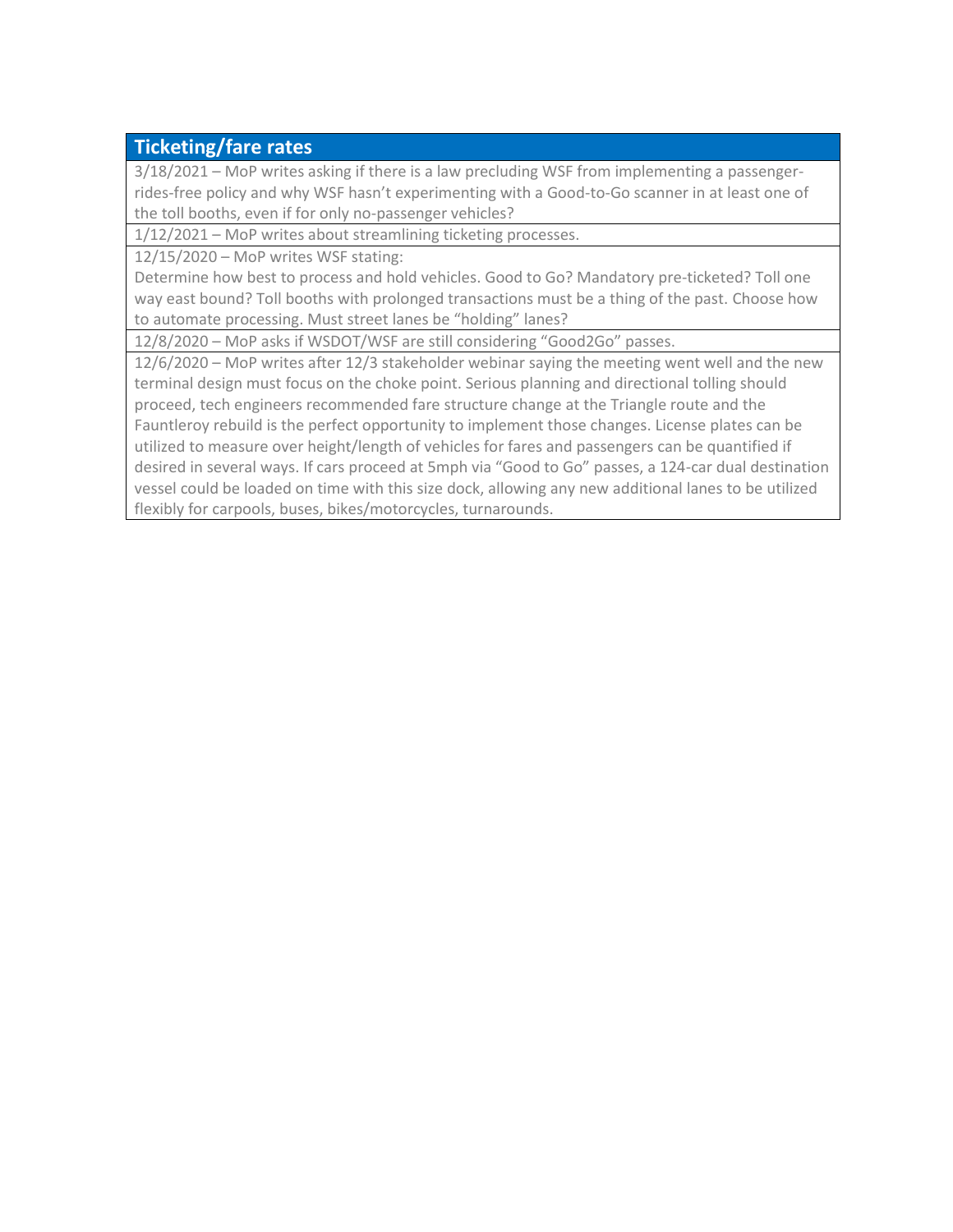## **Environmental impacts**

10/18/21 – Fauntleroy Watershed Council writes with Fauntleroy Creek considerations:

Fauntleroy Creek is an anadromous stream discharging into central Puget Sound a few yards south of the Fauntleroy Ferry Terminal. It typically flows north of its mouth through a tangle of driftwood to exit on the north side of the trestle. Releases by school children are the major source of coho juveniles in the creek. Smolts migrate to saltwater mid March-May and spawners come into the cove in September to prepare to enter the lower creek mid October-mid November. Washington State Ferries has a checkered history regarding stewardship of the creek. The most notable lapse occurred in 2001 when WSF scheduled pile driving during spawning season and promised to have a fish biologist monitor whether or not noise and vibration disrupted spawner behavior in the cove. WSF dismissed the biologist after one visit without notifying us. After this incident, WSF stewardship of the creek improved. Project leads now preview work timing with us to be sure it does not impact the creek. When the current project initially started, WSF's environmental-compliance team met with me for a lengthy and productive discussion about possible implications for the creek and I offered to share whatever documents and data I could. Now that WSF has fully launched the project, I ask that project management take the following creek-related considerations into account:

## **1. TRESTLE DESIGN**

**Updating the trestle to current standards should keep polluted runoff from entering Fauntleroy Cove and improve spawner access to the mouth of the creek.** 

I understand that a state-of-the-art system will be installed to collect vehicular fluids and other pollutants in trestle runoff so that it can be disposed of responsibly off site. Eliminating this source of pollution will be a step in the right direction to improve nearshore conditions for coho juveniles. I further understand that WSF's current design standards will significantly reduce the number of piles. Given the orientation of the cove, drift logs naturally come in and get trapped by the piles, resulting in a thicket of piles in the creek channel, which often required dispersal by volunteers to ensure spawner access to the mouth of the creek. With fewer piles, drift logs may disperse naturally with tidal action.

## **2. OVERWATER COVERAGE**

Although increasing overwater coverage is not explicitly in the project workplan, it has come up as a possibility. These study findings speak to likely environmental implications: Conclusions from 1999 and 2001 reports:

 $(1)$  Overwater structures create sharp, underwater light contrasts by casting shade over an area during the day. Light contrasts can also occur at night from artificial lighting surrounding a structure.

 $(2)$  Fish exposed to such underwater contrasts may have increased risk of mortality as a consequence of delays in migration, loss of schooling protection, and change in migratory routes to deeper waters.

(3) Despite considerable speculation that overwater structures increase the numbers and success of predatory fish, evidence supporting this contention is inconclusive.

(4) Overwater structures can reduce light levels 90 - 100 percent below ambient, which can significantly affect marine plant distribution and abundance, posing risks to estuarine ecosystems,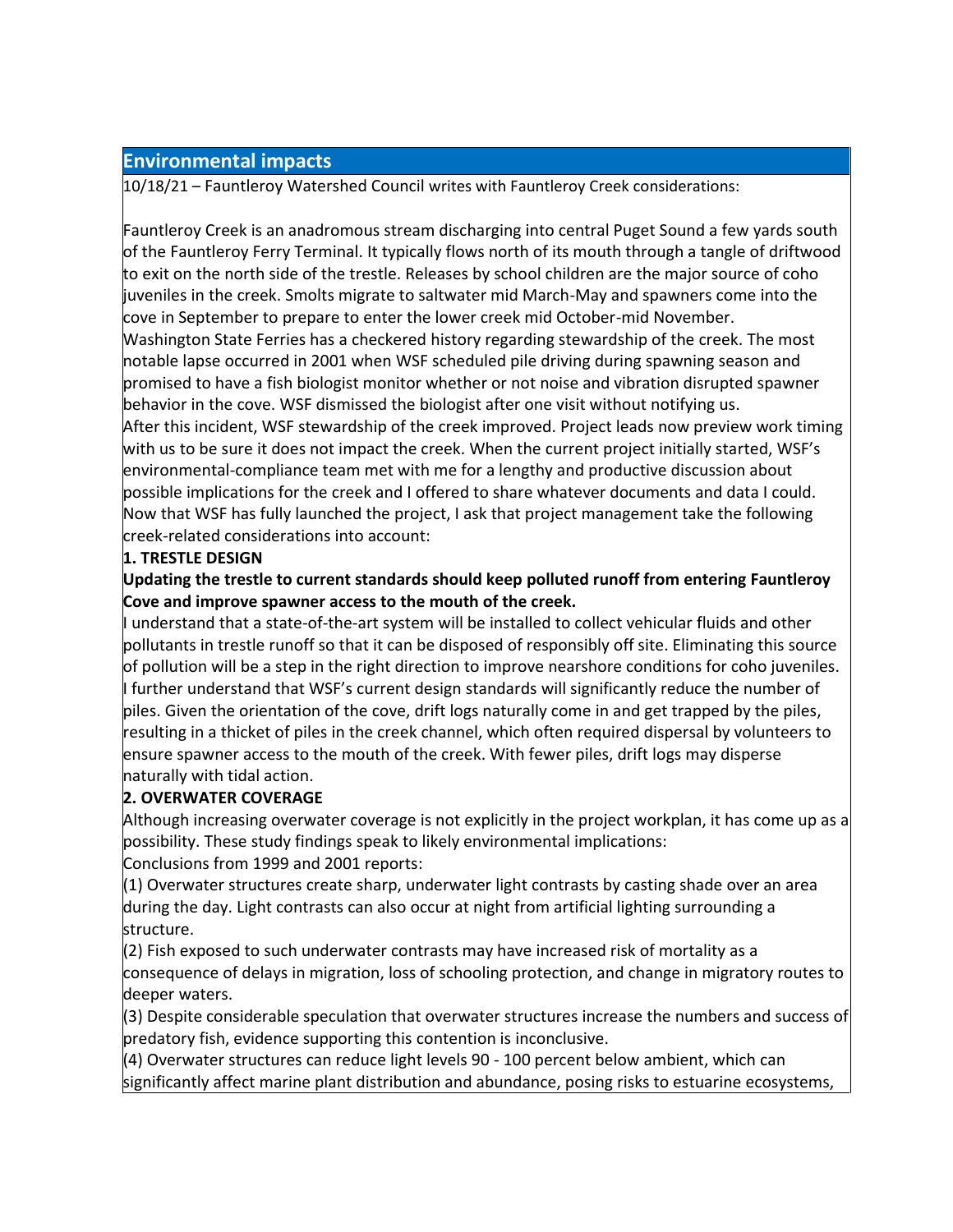especially where habitat is extremely limited and the shoreline is highly modified with piers and bulkheads.

*fws.gov/wafwo/Documents/EffectsofAction/Effects%20of%20Shade%20on%20Salmonids.pdf*  WSDOT's 2002 study (*Effects of Large Overwater Structures on Epibenthic Juvenile Salmon Prey Assemblages in Puget Sound, Washington*) examined the effects of large overwater structures on juvenile salmon and their prey at three terminals. By extension, these effects would increase if the size of overwater structures increases. Researchers concluded that four interacting factors affected decreases or changes in epibenthos density, diversity, and assemblage composition:

 $(1)$  direct disturbance and/or removal by regular vessel disturbance,

(2) reduced benthic vegetation or compromised benthic vegetation function caused by shading and physical disturbance,

(3) physical habitat alterations (altered grain-size distribution from propeller wash or piling effects), and

(4) biological habitat alterations (increased shell hash from sea star foraging and reduced eelgrass density because benthic macrofauna disturbance).

*wsdot.wa.gov/research/reports/fullreports/550.1.pdf* 

WSDOT's 2010 study (*Assessing and Mitigating Dock Shading Impacts on the Behavior of Juvenile Pacific Salmon: Can Artificial Light Mitigate the Effects?*) examined if a fiber-optic lighting system might reduce the effects of ferry terminals on juvenile salmon (tested at the Port Townsend terminal). Researchers found that using artificial light had promise as a mitigation method but could not determine if it could completely mitigate effects of the dock.

*wsdot.wa.gov/research/reports/fullreports/755.1.pdf* 

## **3. PROP WASH IN NEARSHORE HABITAT**

As noted in the 2002 study, the continual churning of sediment in the cove by ferry arrivals and departures is worth examining as it impacts the habitat that coho juveniles find when they reach the nearshore.

As documented in WSDOT's 2019 report (*Ferry Vessel Propeller Wash Effects on Scour at the Kingston Ferry Terminal*), the magnitude of bed stress varies by propellor action (arrival or departure), vessel size, frequency, and natural topography. At the low end, scour from ferry wash is sufficient to disturb fine to medium gravel; at the high end, it is sufficient to disturb cobble. Such disruption of natural sediment processes has implications for seabed composition and water turbidity, which directly affect the abundance and diversity of flora and fauna in the nearshore.

## **4. CHEMICALS FROM VEHICLES**

I call to your attention (and that of WSF's environmental-compliance team) to the innovative work under way to understand the relationship of tire-related chemicals to salmon pre-spawn mortality in urban streams. Paul Levin, PhD, lead scientist with the University of Washington/Nature Conservancy Conservation Science Lab, has found that these chemicals are most concentrated in stormwater runoff from streets where speeding and braking are prevalent. On Sept. 27, 2021, he responded as follows to my query about any data from moss-monitoring research near ferry terminals. As a user of the Fauntleroy Terminal, he is well acquainted with this area. While no hard data exist about the Fauntleroy Terminal, he suggests a possible correlation:

*Our approach to identifying pollution hotspots was 2-fold: 1) Knowing that we could never monitor all places, we wanted to come up with a statistical technique to predict pollution based on traffic volume, traffic behavior (speed, braking, etc.), land cover (how much pavement, etc.) and land use (industry, residential, farming, agriculture, etc.). Then 2), we ground-truthed our predictions. This showed that our statistical predictions of where pollution hot spots are was very good.*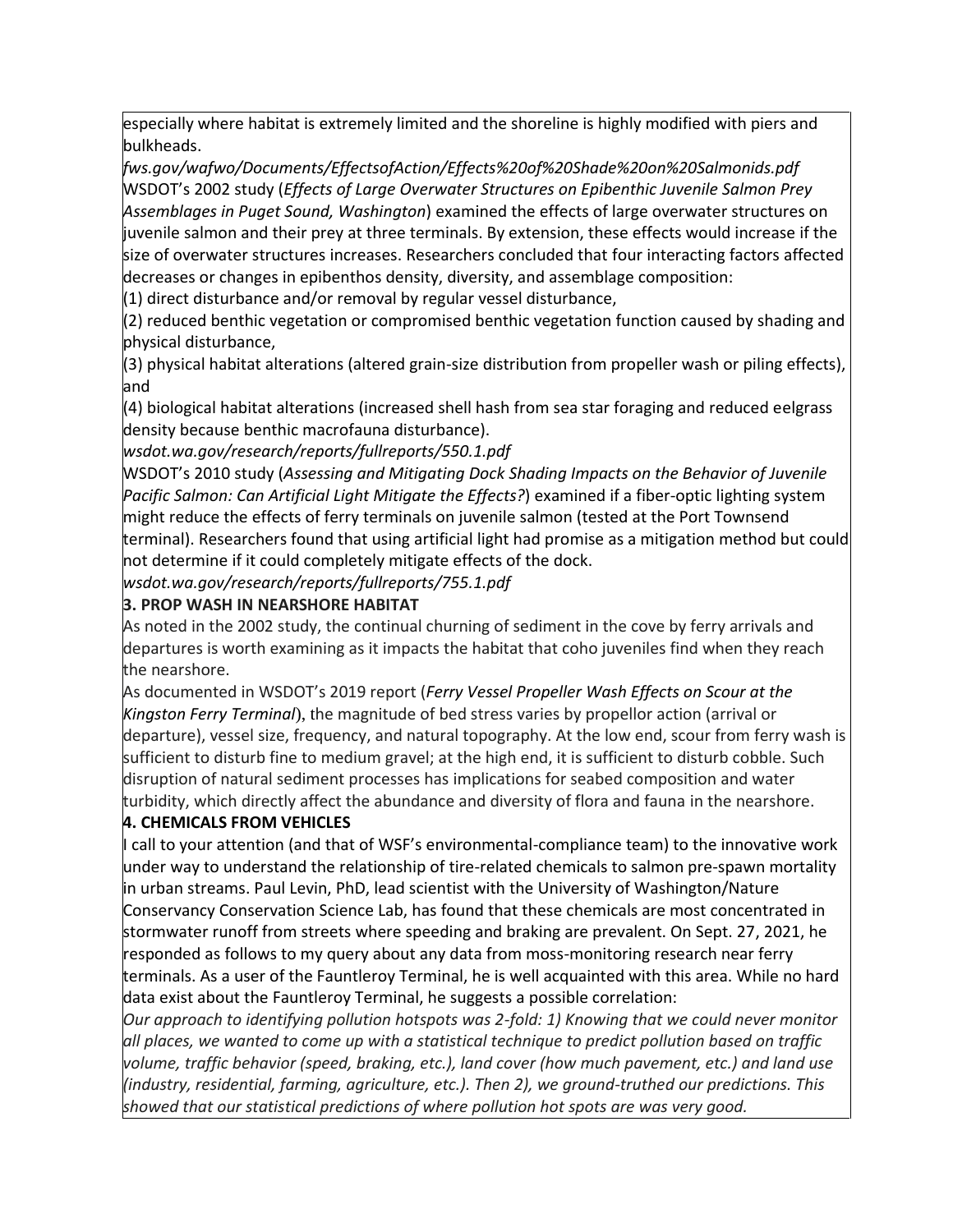*We do not have on-the-ground measurements from around the ferry but we do have estimates from our statistical model. It doesn't really highlight the ferry dock as particularly high, but it is clear that the roads leading to the ferry (Fauntleroy Way, Barton St.) are higher than surrounding areas in that part of West Seattle (but less than the roads leading towards Harbor Island, and certainly less than areas around South Park and the Duwamish River.* 

We are fortunate that pre-spawn mortality has not been the issue with spawners here that it has been in other Seattle creeks. Having spawning habitat close to the mouth is a likely factor as their time in creek water is no more than 24 hours. However, were the volume of ferry traffic to increase, more speeding and braking would release more of these chemicals, resulting in increased risk of pre-spawn mortality.

8/2/2021 – MoP asks for a timelapse video camera to be installed so as to record Fauntleroy Creek and Cove to better understand wildlife use of the transition zone.

7/22/2021 - MoP asks what efforts WSF has made to reduce single-occupancy vehicles and promote multi-modal transportation and integration with other transit agencies and routes.

6/3/2021 – MoP writes asking to install a camera on the ferry dock to capture tide time lapse of Fauntleroy Creek log jam regarding Coho salmon passage.

3/3/2021 - MoP writes hoping upgraded facility is safe, balances nearshore infrastructure with salmon habitat enhancements, and features art/culture of Duwamish Tribe (if willing).

12/15/2020 - MoP requests WSF determine how best to improve conditions, specifically related to removing creosote, containing and cleaning runoff from the dock, installing non glare warm lights ("the current ones are abominable"), control noise pollution caused by the megaphone announcements, and finally through reducing the noise of loading.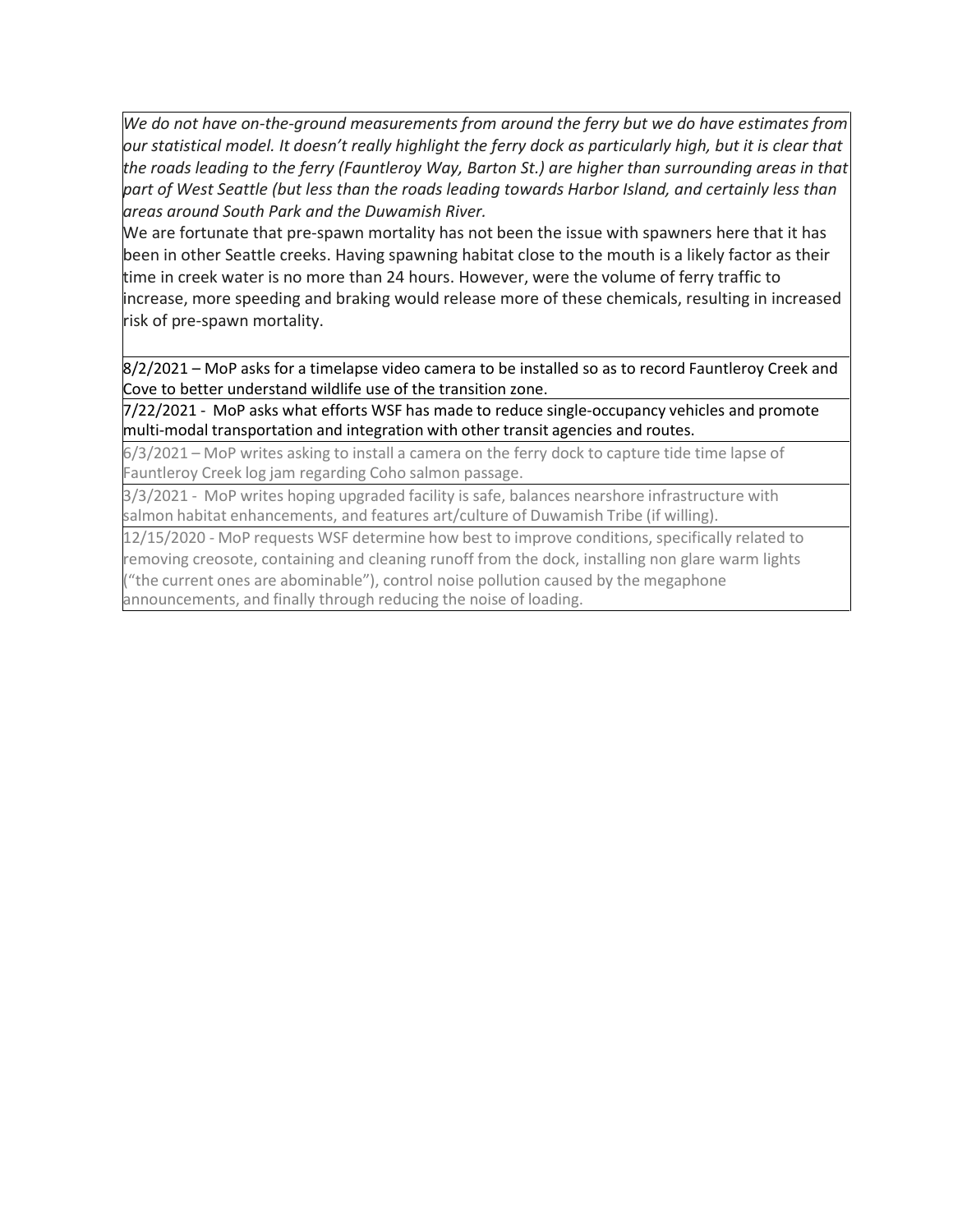# **Funding**

3/30/2021 - MoP writes asking for information on what the legislature approved for funding for improving efficiency at the Fauntleroy Terminal.

3/30/2021 – MoP suggests WSDOT reallocate money for a second slip at Southworth to fund a second slip at Fauntleroy.

3/10/2021 – MoP writes WSF asking for the request before the state legislature, the repair and replace funding proposal, and the basis for design document.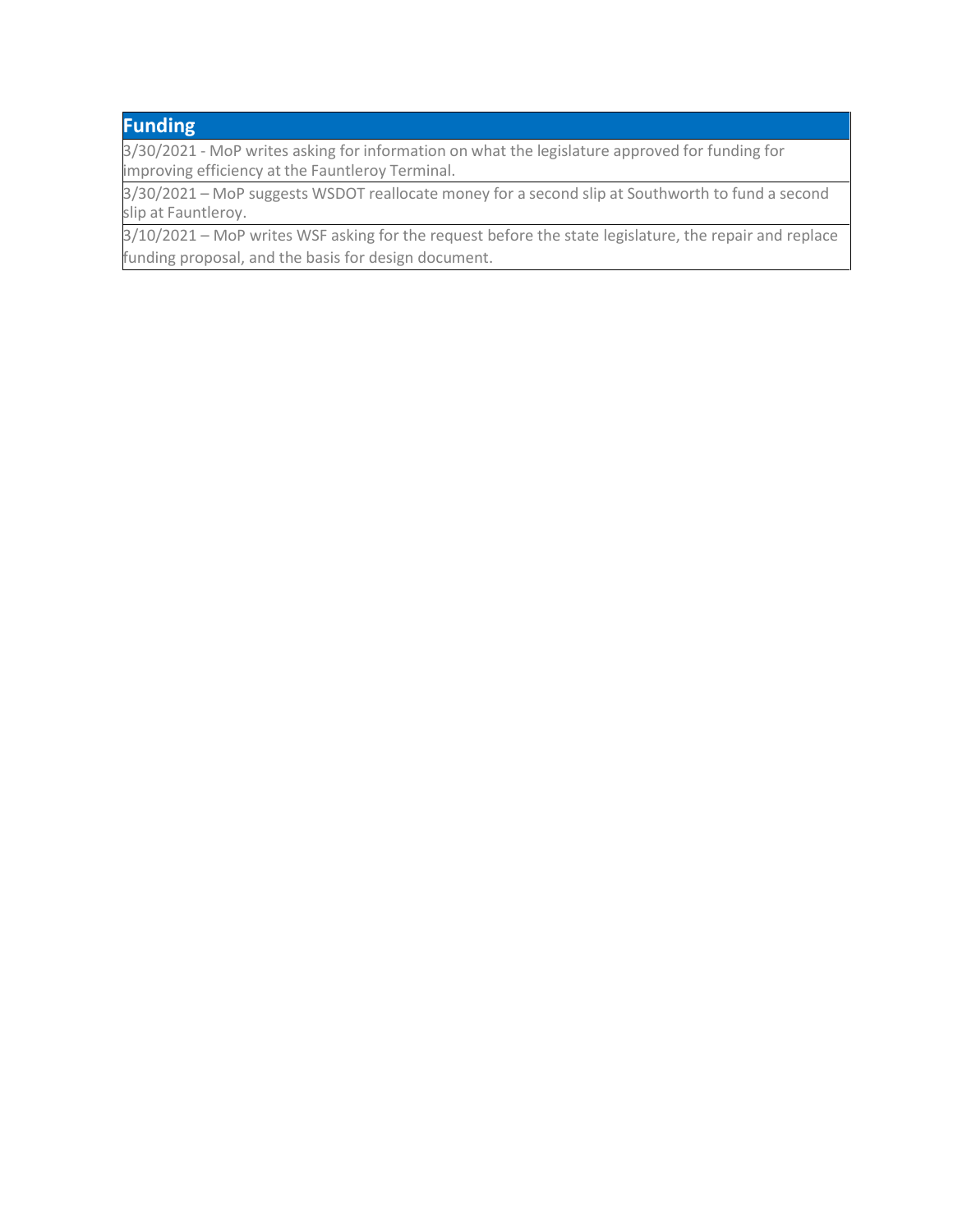## **Fauntleroy/Vashon/Southworth route operations**

9/29/2021 – CAG members writes:

My comments to the CAG span from the early days when there was some belief that WSF was somewhat sincere in saying they were considering moving the dock. Mr. Sowers' comment last night leads me to believe that will be cost prohibitive, and this issue is a moot point despite him continuing to lead us all astray with the line "We are still looking at everything."

My comments include a period where I thought after 3 studies recommending that a pilot Good-To-Go project be started here, it actually might. The continued argument that there are revenue problems and coast guard problems lead me to propose a hybrid system where the tech captures a license plate and the booth operator clicks a button to add the passengers. I am sure that never saw the light of day. It needs to be system wide is always argued. There are many examples of WSF solutions that are not system wide, including reservations, overhead loading, dock size relative to vessel capacity to name a few.

I also revived a proposal that originated on Vashon. This moved the ticket booths 1 mile away up to the gas station and required a user have a ticket before getting to the choke point. I was looking for anything that would make the line a Ticket Holders line. Preticketing in any form solves the dwell time load. WSF online ticket sales have done some real good, but progress is too slow.

Over the many many times I have seen the typical slide presentation over these years processing has never been included. It is always raise the dock, fix the seismic problem, and increase the size.

I now doubt processing improvements ever really played a part in the planning.

7/27/2021 – MoP writes suggesting adding King County Water Taxi services to the terminal, with regular service between Vashon and Fauntleroy, and Fauntleroy and Downtown Seattle to reduce environmental impact transporting vehicles and encouraging multi-modal transit.

4/26/2021 - MoP sends letter with comments and questions regarding the WSF 2013 Origin-Destination Travel Survey and travel patterns for the Fauntleroy/Vashon/Southworth route. 3/30/2021 - MoP writes with four alternatives for WSDOT to consider:

"A. Add second slip at Fauntleroy then rebuild old slip. AND increase net capacity on dock to meet max boat capacity. Initiate auto ticketing including passengers, and all passenger loading AFTER cars, combined these minimizes load times. All Boats stop at all triangle docks for every run results in best economy, lesswait times. Combining these REDUCE long ferry lines in West Seattle (makes neighbors happy). B. Keep Fauntleroy at one slip and add NEW Burien ferry at Seahurst Park via 12th Ave and 148th to

Freeway, C. REPLACE on time performance metric with maximum vehicle movement metric. Having boats leaving partially full drastically increases wait times and back ups into W Seattle, and D. planned additional slip at Southworth is not worthwhile UNLESS there will be direct car ferries to Colman, which is very doubtful as no new slips will be added at Colman."

3/3/2021 - MoP advocates for signage around the Fauntleroy terminal to reduce confusion.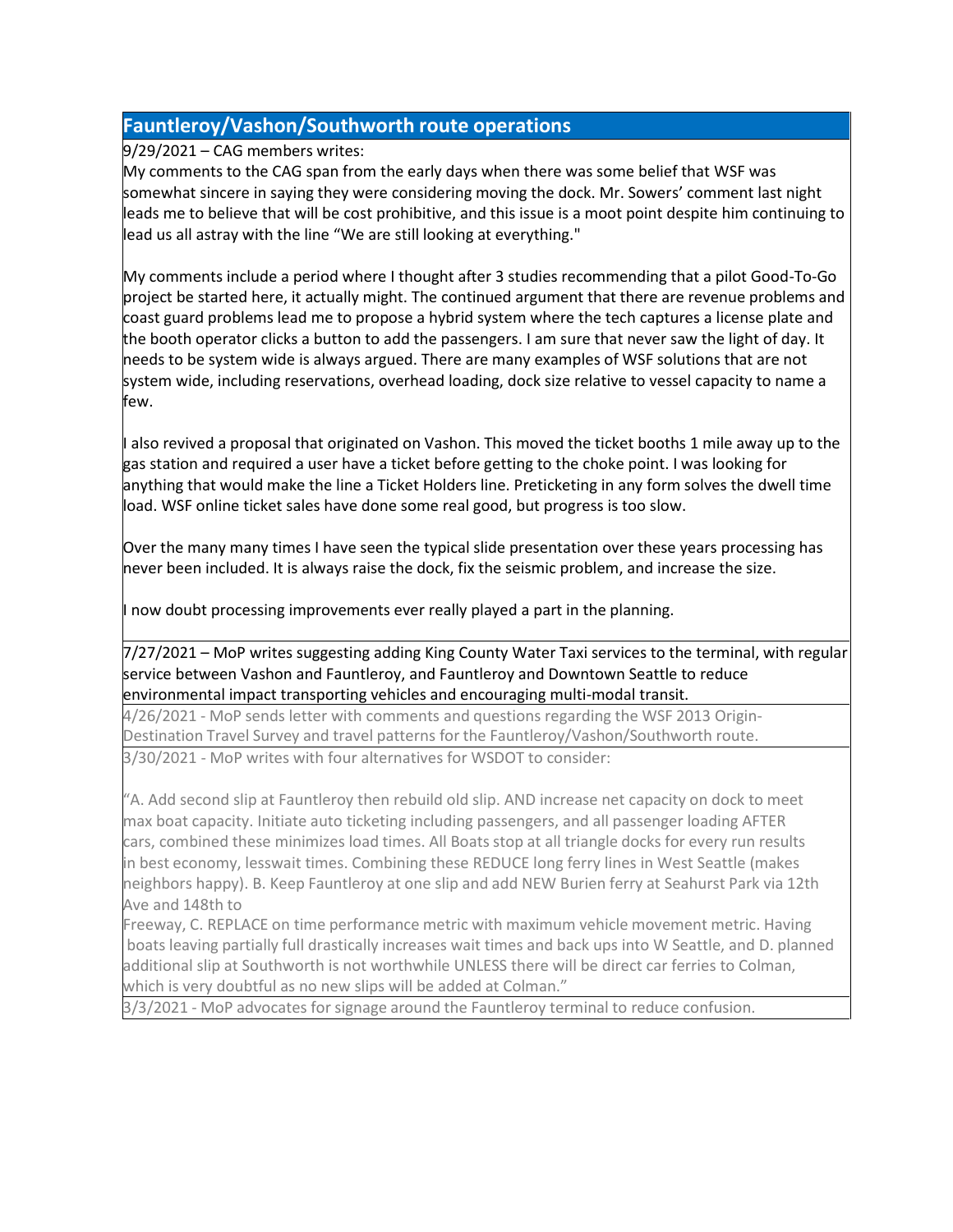12/15/2020 - MoP requests WSF determine how best to load passengers/bikes/vanpools: **"**Overhead passenger loading requires elevators and bulky view obstructing structures to the far end of the dock for each slip. Thick short docks into deep water with large land side vehicle holding lanes makes this ideal. Very difficult to apply this to the exceptionally long dock needed here given the accumulation of sediments. Consider last on, first offloading for pedestrians. Consider first on, first offloading for Van Pools. Consider last on, last offloading for motorcycles and bikes. Motorcycles need to be last off so a column of cars in front of them will keep them from violating speed limits."

12/15/2020 - MoP requests WSF determine how best to decrease single occupancy vehicles: **"**Incentives? Fares? Vanpool lots? Where? Transit partners increased all locations? With what money? Just make Rules? Limited SOV slots? Parking lots on the Island or the east side? If you build it they will come and use good transit. A dock capable of holding 124 vehicles would still have lines way up the street if it stays this cheap and WSF keeps making it easier to drive on."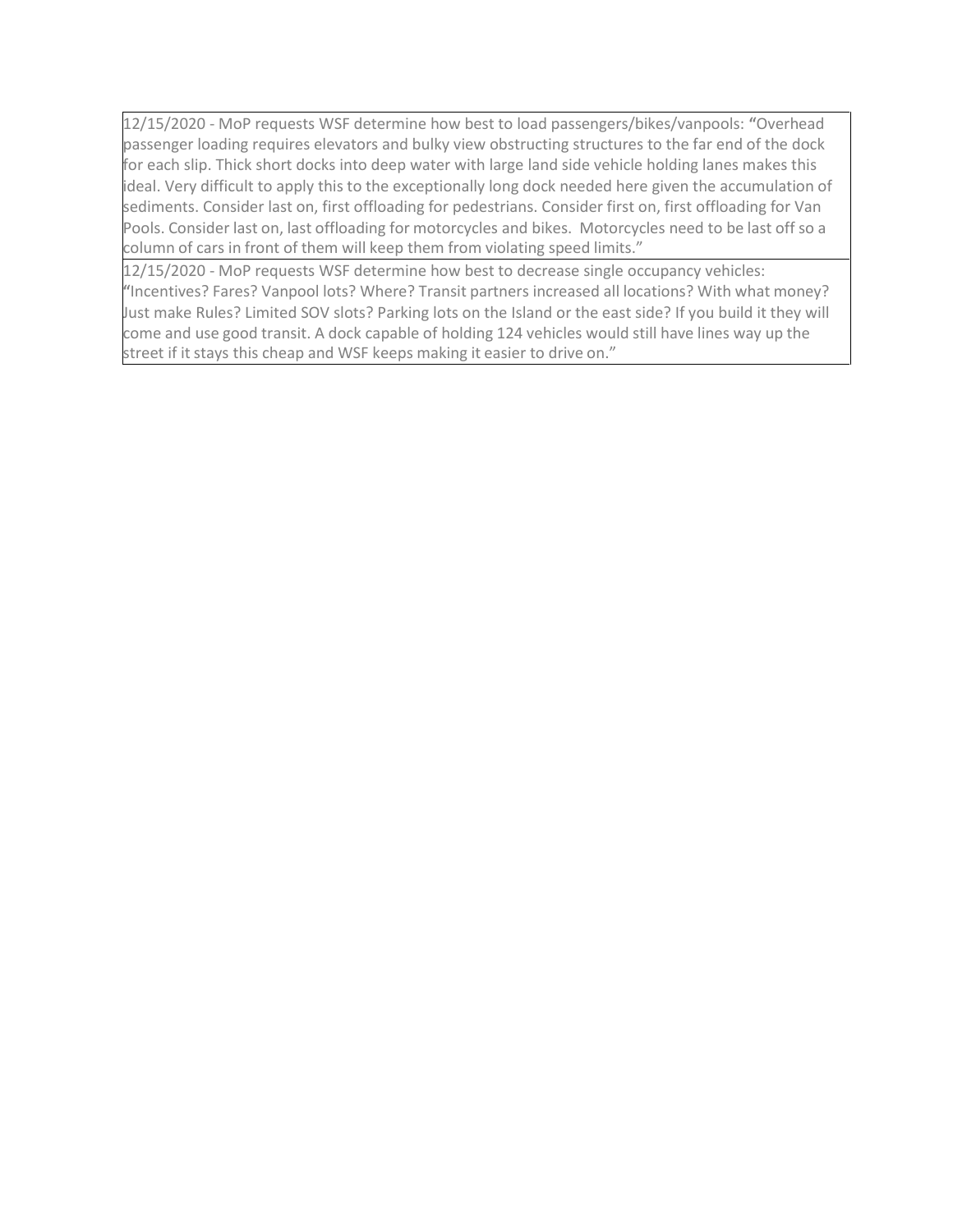## **Purpose and Need**

9/14/2021 – MoP writes WSF with suggestions for the P&N:

"The purpose of the Project is to maintain safe, reliable, and efficient service on SR 160 between West Seattle and Vashon Island, Southworth, and communities on the Kitsap Peninsula and beyond, consistent with travel and ridership needs.

WSF intends to support the 2040 LRP recommendations and achieve the purpose of the Project by accomplishing the following objectives:

• Replace aging terminal structures to meet current seismic, storm, and tsunami design standards.

• Raise the elevation of the terminal to accommodate future sea level rise.

• Pursuant to the 2040 Plan, provide operational efficiencies by:

maximizing utilization of system capacity through adaptive management strategies such as an expanded reservation system, an improved fare structure and fare collection methods, and others that increase efficiency, spread out demand, and prioritize walk-on and bicycle customers.

(WSF must identify specific technology improvements that it will make to speed boarding at Fauntleroy  $\cdot$ this technology is already in use by WSDOT for the Highway 99 tunnel, the Tacoma Narrows bridge and by highway agencies throughout the county.)

promoting mode shift through investments in technology and infrastructure that promote walk-on and bike-on passengers and improve multimodal connections.

(WSF must propose specific changes to fares to eliminate SOV discounts and integrate passenger fares into the regional transit pass and E-Purse system established by ORCA transit agencies.)

• Improve safety and Americans with Disabilities Act (ADA) accessibility for pedestrians, vehicles, and bicycles.

• Use the 2040 Plan strategies and recommendations to Manage Growth and promote Sustainability to reduce the projected increase of an additional 255,000 vehicle trips per year through West Seattle, and minimize the impacts of those trips.

## Project Goals

The 2040 LRP provides a vision intended to guide the future service and capital investment decisions for this critical part of the state highway system. The following Project goals are guided by transportation system goals and fiscal and asset management constraints established by the legislature and the 2040 LRP:

Meet percent on-time performance goal for the route that are consistent with the rest of the system. Accommodate future electrification at the terminal to charge hybrid electric ferries.

Promote sustainable modes of travel, such as walk-on and bike-on passengers, and enhance multimodal connections at the terminal.

Foster social equity and community values.

Maintain and improve the quality of the natural environment

Minimize impacts to the human environment in Fauntleroy and throughout West Seattle.

Be technically and economically feasible for WSF to construct, operate, and maintain."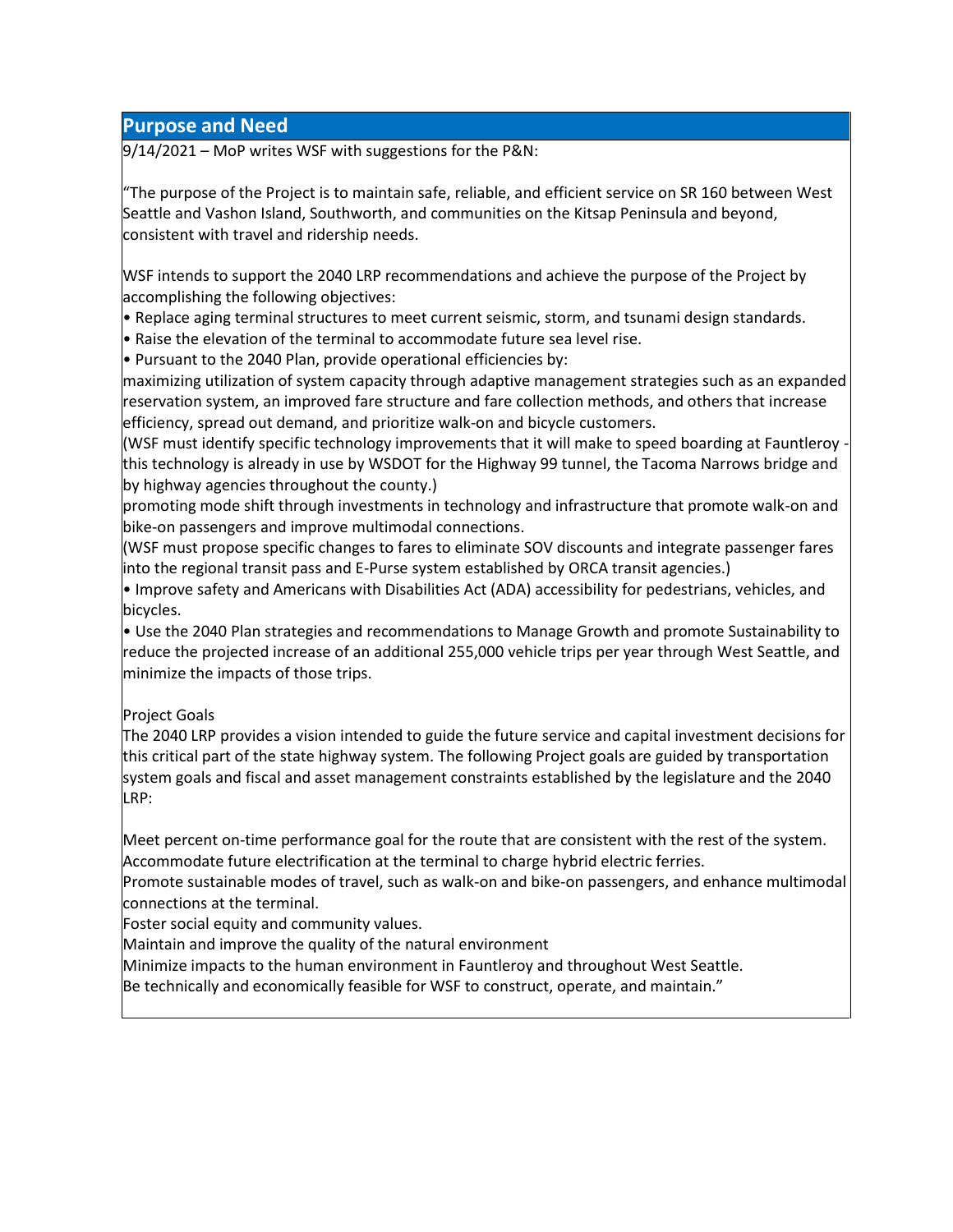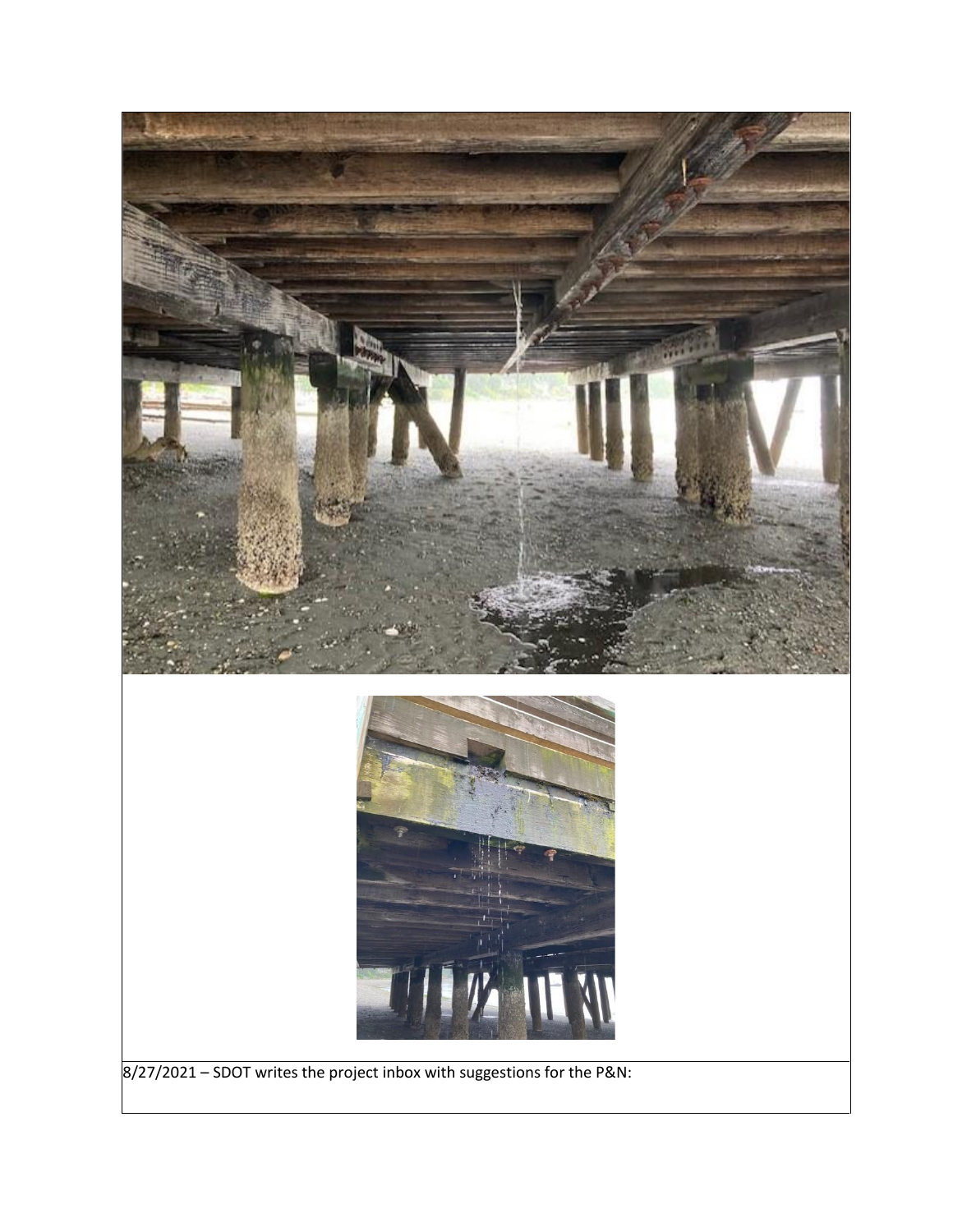Following up on that discussion, SDOT has a few suggestions for changes to this if it's not too late:

Project Need:

(Either in operational efficiency or growth management sections) The project should also prepare for future operational practices and policies, including reservations, mobile ticketing, pricing incentives by sailing time and vehicle type, and the technologies necessary to implement these changes.

Project Goals:

- Promote sustainable modes of travel, such as walk-on and bike-on passengers, and enhance multimodal connections at the terminal. Should also advance federal, state, and local climate goals and reducing drive-alone trips and drive-on passenger traffic.
- Minimize impacts to the built and natural environment and balancing between the two.

8/23/2021 – The Dept. of Ecology writes the project inbox with suggestions for the P&N stating:

"As requested, I am providing some feedback on the purpose and need statement. I mostly focused on the goals as a couple things stood out and prompted questions on my part. Please note I am not familiar with this terminal so I took a look at the surrounding area on Google maps – it largely looks to be residential West Seattle neighborhood that I assume has businesses mixed in (grocery stores, gas stations, restaurants, dry cleaners, etc.). If I am incorrect, then some of my feedback may not be as relevant.

Goal Statement: Foster Social Equity and Community Values

I think the crux of conflict often centers around access and how that access either isolates or integrates something like a ferry terminal with the surrounding landscape and whatever is in it. To that end, I think it is important to define or understand who constitutes your community and what you mean by values. The terminal looks to be surrounded by private homes or neighborhood and sometimes the concept of community values get lost in the concerns of individual home owners. I also found myself wondering if the users were the local neighborhood or do we have more folks coming from further afield as well as thinking about users being people on the other end of the route. Maybe a clearer way to approach this goal is to understand if the terminal as public space will have a design that protects people's privacy (as home owners) or integrates with the neighborhood (shoreline access, trails, where do cyclists and pedestrians go when waiting for their ferry, what kind of space do you create for the public to access and who is accessing it).

I also would like to know if there should be a separate goal for tribal interests or if they are included in the societal equity and community values goal. I am thinking of how Mukilteo Multimodal addressed this topic. Even though the tribes are sovereign nations, they are also a community and part of society and have their own spaces too. Do they have more than just aquatic/fish concerns? What about historical/cultural considerations?

I also wondered if WSF had even defined a geographical area for the concept of community – are you targeting both ends of the route since that will constitute users and locals on the Fauntleroy end where this terminal sits? This ties in with what I was saying above.

Goal Statement: Minimize Impacts to the built and natural environment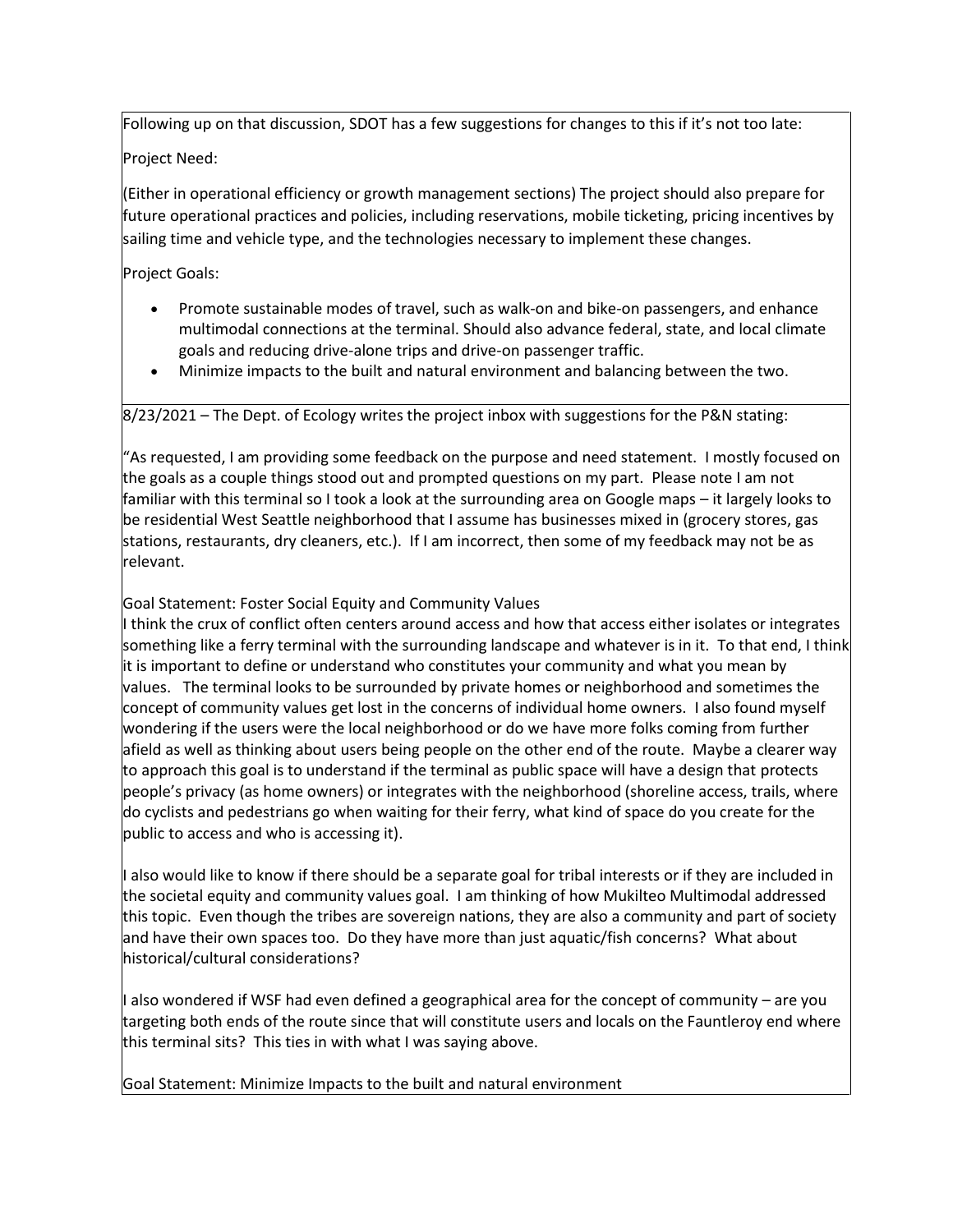For this goal, would WSF just be focused on minimizing impacts or also looking at ways to restore areas and would that action tie in with equity and values for the community? I also recommend really understanding local shoreline regulations. That is where I see the most conflict between communities and regulations. I assume the shoreline there is private property, but I recall a project where a fish barrier culvert as well as view from a public trail in the area caused consternation from the private home owners that were adjacent to the stream and trail where these two things were being addressed. It did result in delays to the shoreline permits. I understand that might be wading into the weeds to early but worth thinking about what you mean by this goal. Also, should restoration be a separate goal, if one at all?

That about covers it. I think the purpose and need was pretty straightforward. I also think some of the goals like improving on-time performance are pretty straightforward. If I missed using some kind of form to submit these comments, please let me know. Anyone can call me if they have questions about these comments."

8/23/2021 – King County Metro writes the project inbox with suggestions for the P&N stating:

"Thank you for the opportunity to comment on the preliminary Purpose and Need Statement for the Fauntleroy Terminal project. Under the Project Goals, bullet three ("Promote sustainable modes of travel, such as walk-on and bike-on passengers, and enhance multimodal connections at the terminal."), transit integration should specifically be mentioned as part of multimodal connections. Metro has four routes that serve the Fauntleroy Ferry Terminal, including routes 116X, 118X, 119X, and RapidRide C Line. Currently, routes 116X, 118X, and 119X are suspended due to COVID-19 impacts. However, prior to the pandemic, Fall 2019 ridership shows over 300 daily boardings on weekdays at the stops at and adjacent to the terminal. Intentionally incorporating transit integration into the project's goals will ensure that ferry users who ride transit will have safe, convenient, and cohesive transportation options.

Please let me know if you have any questions."

8/19/2021 – MoP writes WSF with comments on the purpose and need stating:

"Following up on my Aug 17, 2021 comments on public access to all Advisory Group meetings for the Fauntleroy Terminal Trestle and Transfer Span Replacement Project, I want to comment on the Draft Preliminary Purpose and Need Statement dated July 19, 2021 provided to CAG members for discussion. The draft document proposes both a "Project Purpose" and "Project Need". Both the "Project Purpose" and "Project Need" expand the original stated intent of the project, which is to replace the existing dock structure.

While both the "Project Purpose" and "Project Need" list the physical and structural deterioration and seismic instability of the existing dock, they both include Operational efficiencies, Ridership forecasts and Passenger accessibilities. Specifically, the "Project Need" includes: Structural Reliability, Resilience, Operational Efficiency, Safety and Growth Management. Given the implications of something being listed as a "Project Need," I have serious concerns about this being an example of project creep. The only "Need" around this project relates to the physical structure of the dock. The pilings and other support structure are failing and are seismically unstable. The dock is also too low to deal with the projected rising tides due to global warming. These have serious implications to the safety of passengers and crew who use the WSF system here in Fauntleroy. If not for these structural issues of the dock, this project would not be undertaken.

This project would not exist because of an issue with "Operational Efficiency." Nor would it exist because of a need for "Growth Management." Further, even the "Safety" issue has been expanded to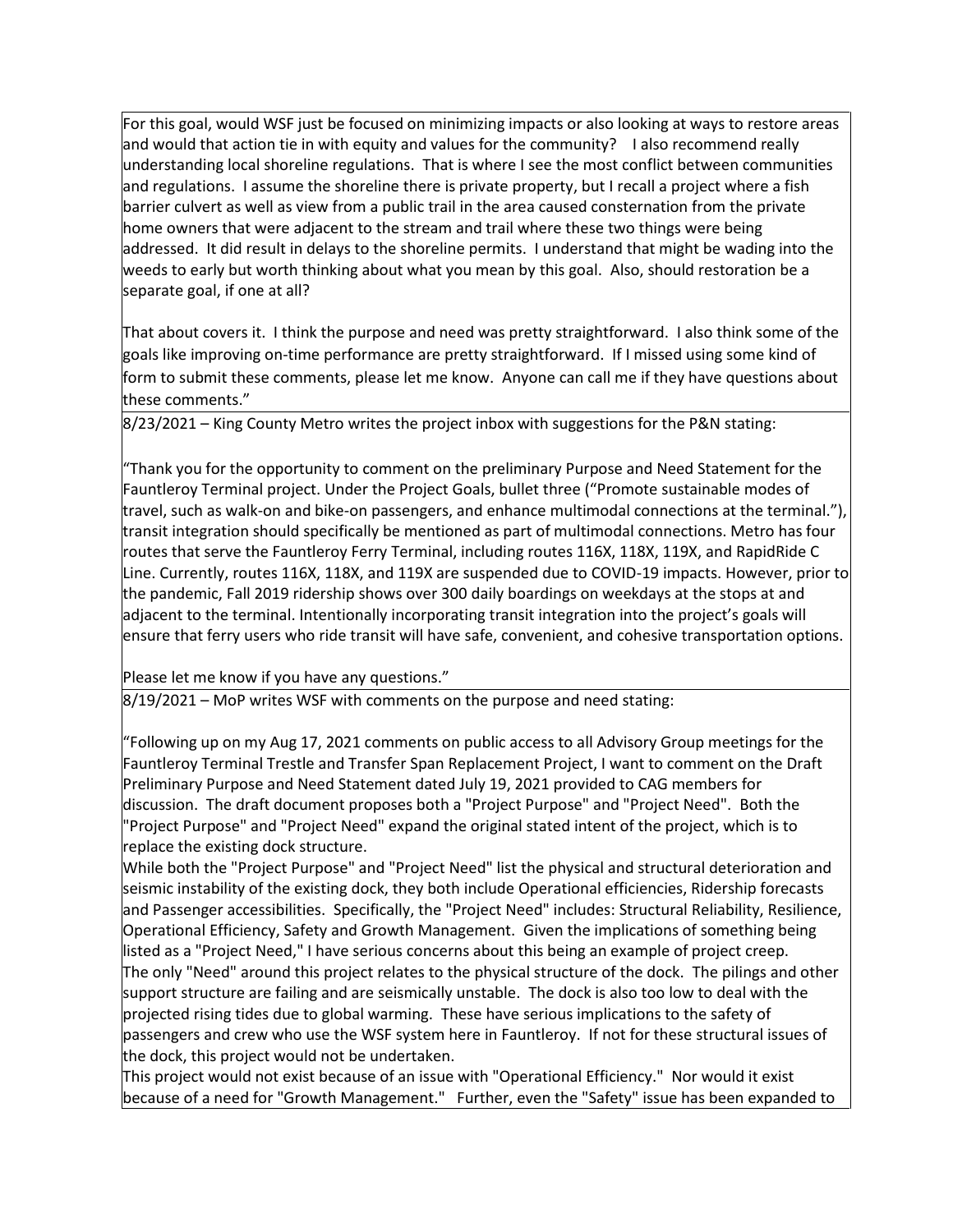include concerns that are unrelated to the true "Need" of replacing an unsafe structure. Expansion of "Safety (need)" to suddenly include (a) all modes of traffic using the same transfer span to load and unload and (b) managing traffic at the intersection of the ferry dock and Fauntleroy Way SW, is clearly an example of project creep and outside the definition of a true "Need". If for example, concerns about all modes of traffic using the same transfer span to load and unload were a true "Need," WSF certainly would have addressed these same concerns on the recent major repairs/replacement of the dock at Vashon as well as other terminals at Southworth and the San Juan Islands. Similarly, to include relief of congestion on roads outside of WSF-leased property in Fauntleroy cannot be claimed as a "Need." In reality, this project is being undertaken to replace the existing physical structure for seismic and decay concerns and increase the height of the dock for tidal concerns. All other items listed are "Desires" or to use the document's terminology "Goals" and should be listed as nice-to-have, but-not-necessary true "Needs."

I would suggest that the stated "Purpose" be the replacement of the existing dock and transfer span while taking in to account an opportunity to consider Operational Efficiencies, Future Ridership and Passenger Accessibilities. The "Needs" statement should only include the replacement of the existing dock and Transfer span while "Project Goals" can include the Operational Efficiencies, Passenger Accessibility and Future Ridership."

8/18/2021 – MoP writes the project inbox with suggestions to the P&N statement suggesting:

"Location: There is an assumption that service from Southworth/Vashon will not be relocated. If the criteria/justification for maintaining the existing location exists, this must be clearly stated in the Purpose and Needs as background information along with a link to the supporting data. Safety: Improving the safety of residents and passengers outside the terminal must be included and resolved. Specific areas of concern are the excessive speed of vehicles traveling to/from the ferry, vehicles making illegal turns to queue, and the potential for injury or harm to pedestrians trying to cross Fauntleroy and residents who must negotiate queued vehicles illegally blocking their driveways. Growth management and environmental impact: Must include the impacts on the residential neighborhood. Exhaust from idling vehicles, light pollution and noise pollution will all increase with the anticipated growth noted in the background materials so we request that mitigation to these impacts be included and addressed as part of the project. Further erosion to the shoreline and Fauntleroy Creek, already adversely impacted by the current situation, must also be studied and mitigated. Operational Efficiency: This must include automatic tolling and mitigation for traffic congestion in the neighborhood. In addition, managing ferry delays and boat/crew shortages must be

addressed first because these factors currently contribute to significant backups and congestion. Just expanding the dock without solving for the problems that contribute to inefficiencies is pointless. We are also requesting:

A commitment to interagency communication and coordination with King County Metro and Seattle Department of Transportation be identified and called out in your document. This is a small neighborhood and the growth projections for ferry ridership will need to have all three governmental agencies working together to ease impacts for ferry riders and residents.

The recordings of the other two advisory groups (TAG and EAG) which are currently not available on the website but, given that this is a public process, a link should be available on the website so that the public can review the content and provide additional comments."

8/16/2021 – The Washington State Transportation Commission writes WSF with suggestions for the purpose and need stating:

"Reading through the statement document, there are not many comments I have. Overall, it seems really well thought out, however below are some thoughts on behalf of the WSTC staff: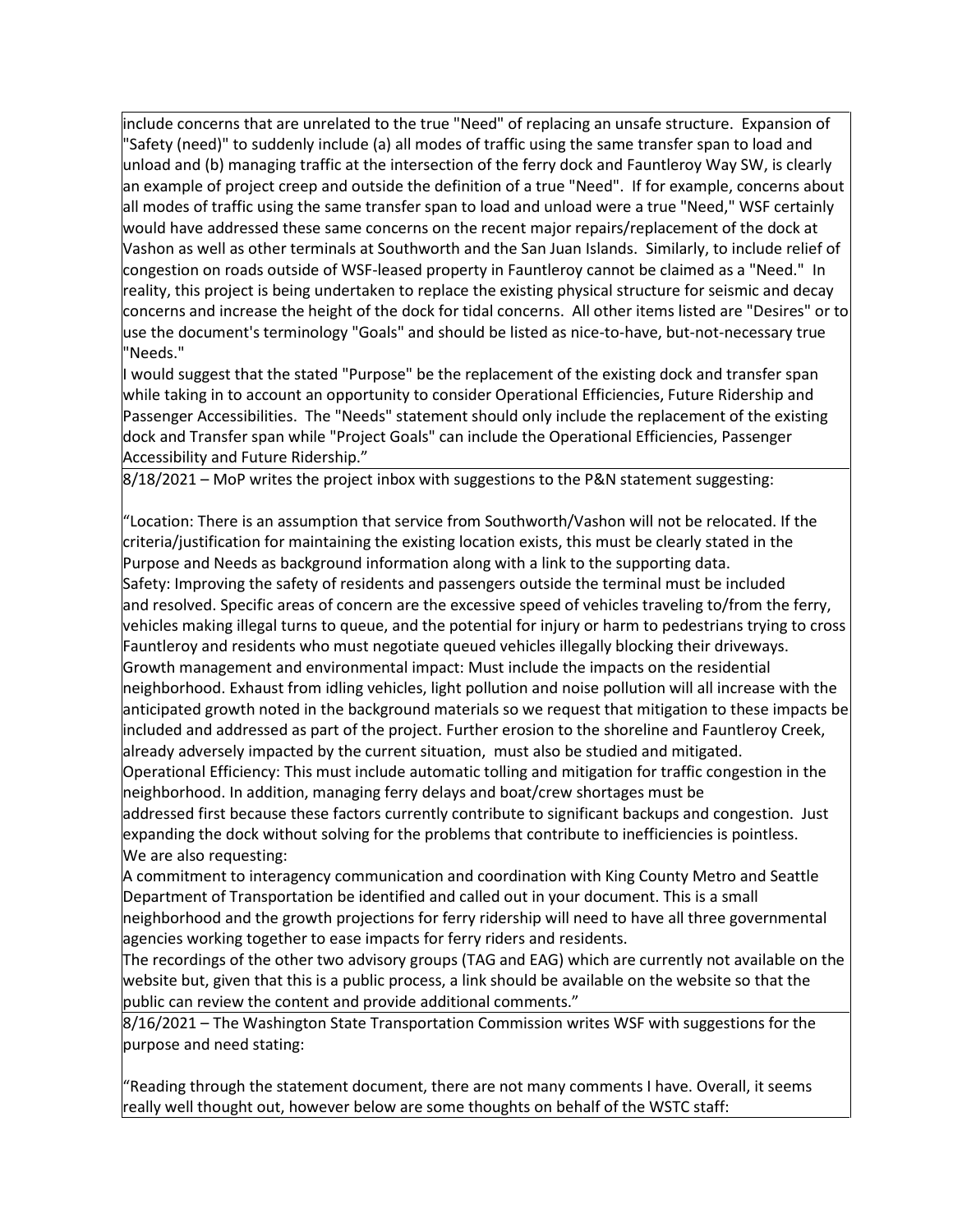The plan seeks to accommodate ridership forecasts from the WSF 2040 LRP. Since the LRP was published in January 2019, it does not take into account any forecast changes since COVID. (Though, perhaps the LRP is a living document, and therefore this would be addressed with an updated version) Along this same line, I was surprised to see no discussion regarding improved sanitization-related safety measures. "Safety" is listed as one of the project needs, however this is focused on collision prevention. Finally, some of the project goals seem a bit broad, and don't necessarily tie to any of the project objectives or needs. For example, one project goal is to "promote sustainable modes of travel, such as walk-on and bike-on passengers, and enhance multimodal connections at the terminal." This is a great goal to have, however without a corresponding objective or need identified, I don't see how this gets accomplished within the project."

8/16/2021 – MoP writes the project inbox:

"The Purpose and Need Statement clearly identifies the issues in-play and provides the limitations DOT has when addressing these issues. I look forward to considering the alternative solutions for this challenge and working with the other stakeholders to come to a win-win solution."

8/7/2021 – MoP writes WSF suggesting the purpose and need statement include addressing environmental issues, including a need for a stormwater retention system to treat water from the dock before entering Fauntleroy Cove, similar to the Coleman Dock water retention system. MoP similarly inquires when the meeting notes will be online.

8/3/2021 – MoP writes asking how to best suggest edits to the purpose and need statement.

• WSF replies stating the best way would be through the project inbox so comments can be shared widely with the project team for review and to the facilitator to log.

7/29/2021 – MoP suggests edits to the purpose and need statement to include the intended possible changes to the intersection, the loading, and safety needs as previously written stating:

"The simplified sentences would also allow consideration and discussions on alternatives that would otherwise be automatically excluded. Operational efficiency---The terminal needs improved cost efficient safe processing of vehicles, bicycles, and pedestrians. Safety—The terminal needs improved safe loading and unloading of all modes of traffic at the transfer span and the residential street."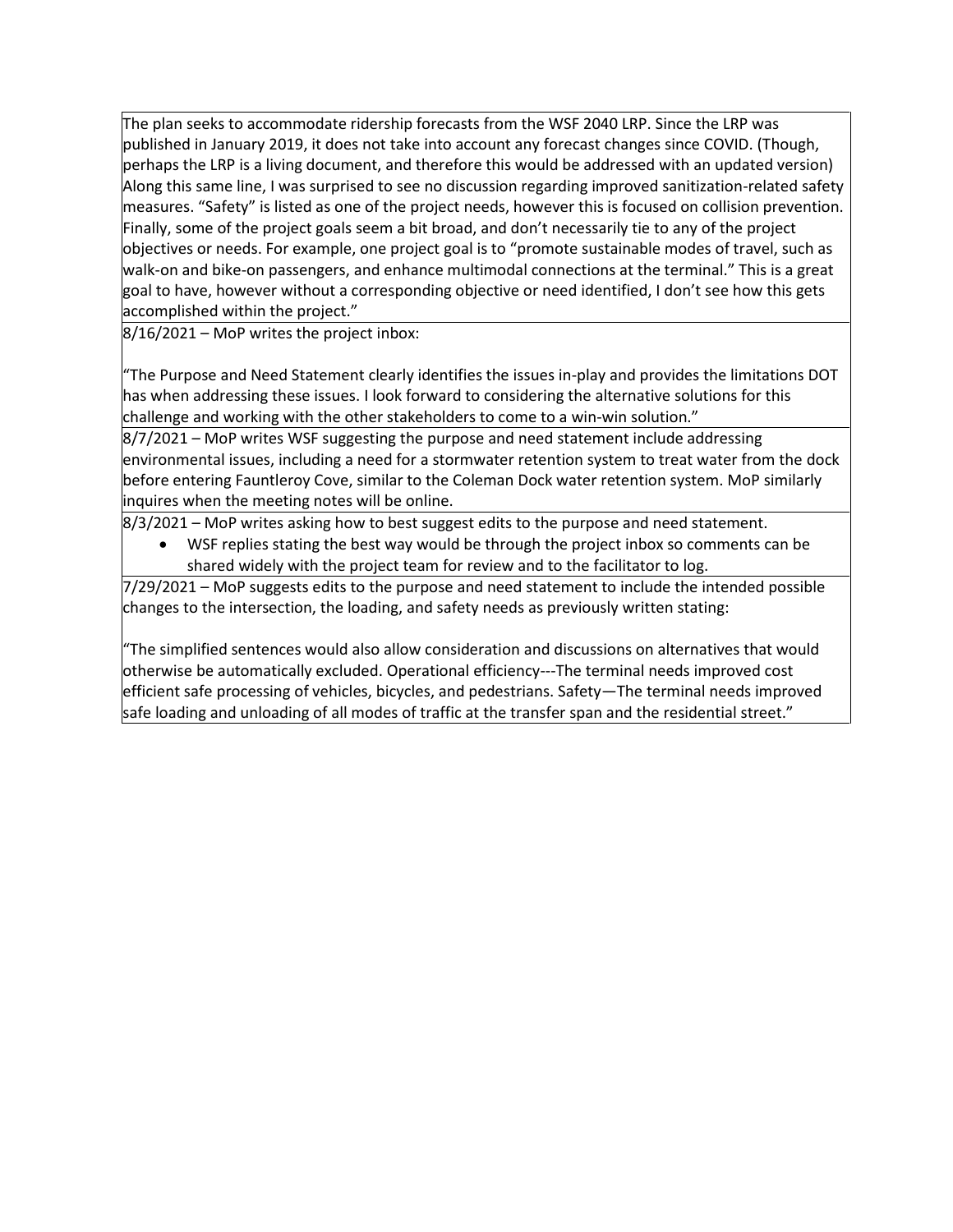## **Neighborhood Traffic**

10/12/2021 – Project team members share notes about community association meeting on 10/12/21 related to traffic concerns.

9/16/2021 – CAG member writes WSF stating:

"Any processing solution that allows WSF to take advantage of the 180 car capacity of the dedicated ferry lane for rush hour on Fauntleroy would have significant economical, efficiency and environmental impacts. Vashon's dock is smaller than Fauntleroy's and backs up on the residential street during high volume commutes. It loads boats on time mainly because there is no toll booth or processing. Suggestions to improve Fauntleroy processing have included required preticketing online, Good to Go, a ticket booth facility north of dock entry, hybrid digital and manual ticketing and one way east bound tolling. Dual destination sailings whenever possible but especially during rush hours on weekdays and weekends and during two boat schedules would also solve some capacity and efficiency problems. Increase processing, not pavement."

8/16/2021 – CAG member writes WSF stating:

#### "June 30 2009 Final & Long Range Plan pg. 6

*Growth, Ridership Demand, and Service Needs. Although WSF serves nearly 23 million riders annually, ridership is down over 13% since its peak in 1999. While there is population growth expected in many of the communities served by WSF, it is not clear how this will translate into increased demand for ferry service. Ridership has declined from 2000 to 2006 throughout the system, despite population growth in counties serviced by WSF ranging from 4% growth in Kitsap County to 14% in Island County during the same period of time.*

WSF, I recognize that COVID has played havoc with projections, but it appears that there may be a trend that ridership may not increase as much as expected due to the "work from home" trending today. Could you provide updated ridership projections for the triangle?"

## *"June 30 2009 Final & Long Range Plan pg. 26*

*Based on comments heard at the Fauntleroy public hearing and comments received by the City of Seattle, the concept of expanding the Fauntleroy dock (as proposed in the Draft Scenario A) was not viewed as feasible. As a result, the project was removed from the Revised Draft Plan, and WSF will investigate all possible roadway and right-of-way options, if expanded vehicle holding is needed.*

WSF, After reviewing the 2009 document, I noted the above statement. In our next meeting, could you comment on how this changed to Fauntleroy dock replacement? I suspect I do not fully understand this process."

6/3/2021 – CAG member shared article on uniformed police officer traffic control at the Kingston ferry terminal with WSF.

12/15/2020 - MoP writes WSF stating:

"Determine how best to load passengers/bikes/Van pools. Overhead passenger loading requires elevators and bulky view obstructing structures to the far end of the dock for each slip. Thick short docks into deep water with large land side vehicle holding lanes makes this ideal. Very difficult to apply this to the exceptionally long dock needed here given the accumulation of sediments. Consider last on, first offloading for pedestrians. Consider first on, first offloading for Van Pools. Consider last on, last offloading for motorcycles and bikes. Motorcycles need to be last off so a column of cars in front of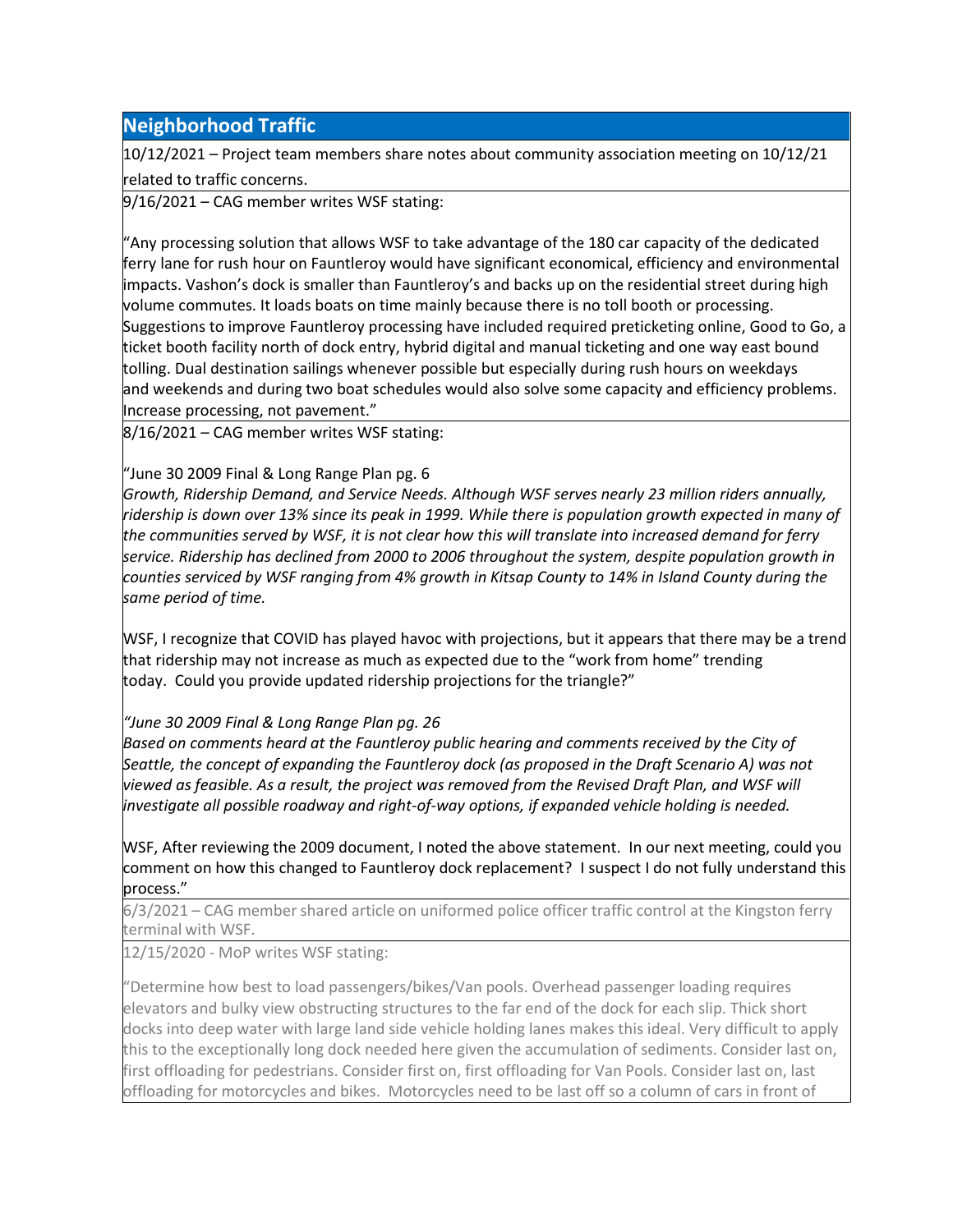them will keep them from violating speed limits"

11/8/2020 – MoP writes expressing concern about vehicle traffic patterns, specifically turning left, after landing in Fauntleroy, overall traffic concerns in West Seattle and suggestion for traffic signals or roundabouts.

10/1/2020 – MoP expresses concern over how an inadequate plan will leave the Fauntleroy community clogged with traffic.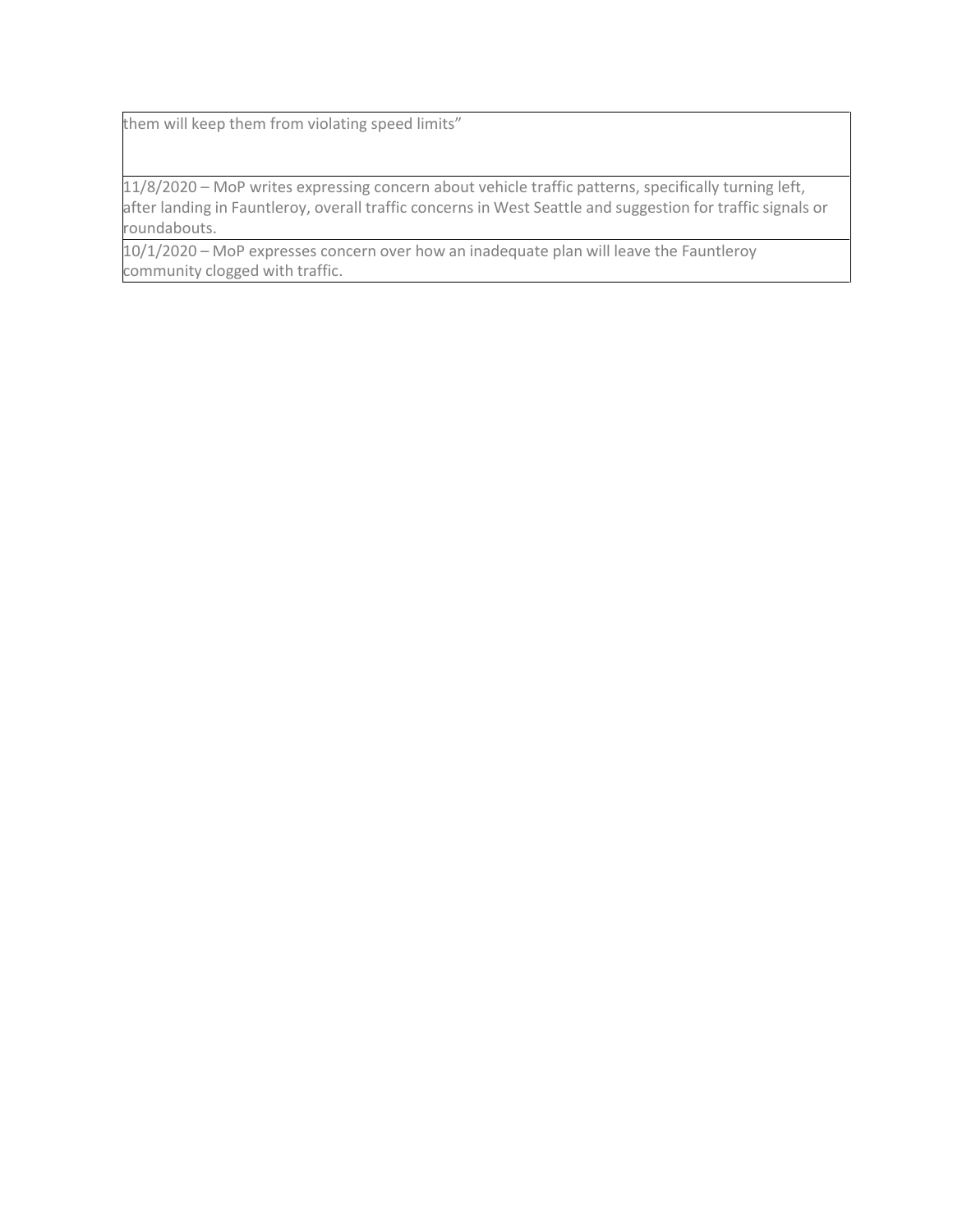# **Community Advisory Group format or role**

9/29/2021 – CAG member writes project inbox asking for the recordings of the TAG & EAG meetings as well as asking how public comments are shared.

9/29/2021 – CAG member writes WSF suggesting increased processing and presenting previously submitted comments.

9/23/2021 - TAG member writes WSF to inform of new TAG representatives.

9/15/2021 – CAG member writes WSF stating:

"In person meetings do lend themselves to more collaboration. It is difficult to have a true back and forth conversation on zoom. Is it possible to ask CAG members if we could share our contact emails? Several of us already know each other, and have been able to share ideas and concerns. On the Task force we regularly asked members from Southworth or Vashon to clarify or expand on their solutions or concerns by email. This allowed us to "get on the same page" or realize addition roadblocks our own biases had failed to understand. Members of CAG who do wish to communicate this way could opt in.

I appreciate getting the public comments days before the next CAG, allowing time to read and understand the suggestions.

8/30/2021 – CAG member writes WSF asking how best to comment and when the next CAG meeting is.

8/16/2021 – CAG member writes the project inbox stating they'd be interested in the TAG and EAG meeting recordings or summaries when they're available. MoP additionally asks how to access the most recent public comments inquiring: "Are they batched and released later or continuously being added? Somewhere on the project website?"

8/16/2021 – MoP writes WSF stating:

June 30 2009 Final & Long Range Plan pg. 26

Based on comments heard at the Fauntleroy public hearing and comments received by the City of Seattle, the concept of expanding the Fauntleroy dock (as proposed in the Draft Scenario A) was not viewed as feasible. As a result, the project was removed from the Revised Draft Plan, and WSF will investigate all possible roadway and right-of-way options, if expanded vehicle holding is needed.

WSF – I reviewing the 2009 document, I noted the above statement. In our next meeting, could you comment on how this changed to Fauntleroy dock replacement? I suspect I do not fully understand this process.

June 30 2009 Final & Long Range Plan pg. 6

Growth, Ridership Demand, and Service Needs. Although WSF serves nearly 23 million riders annually, ridership is down over 13% since its peak in 1999. While there is population growth expected in many of the communities served by WSF, it is not clear how this will translate into increased demand for ferry service. Ridership has declined from 2000 to 2006 throughout the system, despite population growth in counties serviced by WSF ranging from 4% growth in Kitsap County to 14% in Island County during the same period of time.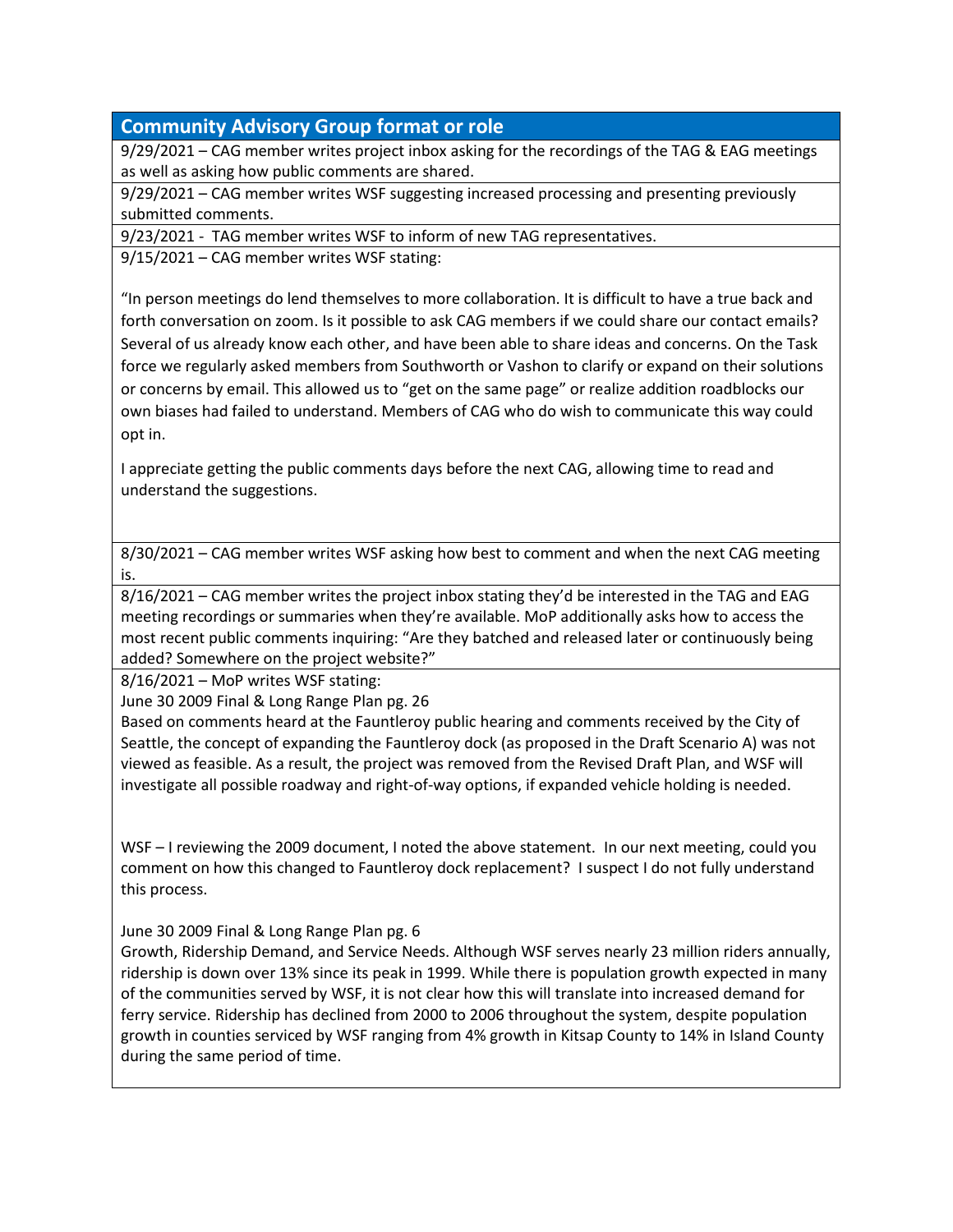WSF – I recognize that COVID has played havoc with projections, but it appears that there may be a trend that ridership may not increase as much as expected due to the "work from home" trending today. Could you provide updated ridership projections for the triangle?

7/30/2021 – CAG member writes the project inbox asking about a ridership table in CAG slide deck. 7/29/2021 – CAG member writes WSF stating she never received the comment log.

7/6/2021 – CAG member asks WSF about CAG roster and recordings being made public.

7/14/2021 – CAG member responds stating they shared comments from the CAG with the FCA meeting (7/13); they ask if they can share CAG information and how the public can provide input.

7/14/2021 – CAG member asks if comments made to the inbox would be shared with other CAG members.

7/19/2021 – CAG member inquires if *ALL* comments are shared or only the ones that WSF "wants to send out".

7/20/2021 – CAG member concurs but reiterates the worry that WSF might just be "checking the box" without a "formal recommendation" as an advisory body.

6/23/2021 – CAG member writes WSF and the project inbox expressing concerns about the lack of CAG member socioeconomic and racial diversity, the commitment to group process when some CAG members noted access and relationship to elected officials and discouragement about whether members of the group are open to new perspectives in this process.

5/12/2021 – MoP writes asking if there are committee members representing students commuting to Vashon Island.

5/11/2021 – MoP writes asking if he can make a 20-minute presentation to the CAG or TAG about "established engineering designs" that'll mitigate construction, service, and neighborhood dock replacement interruptions.

7/14/2021 – MoP follows up suggesting the best way to achieve various goals for the project could be done by constructing a floating dock, additionally sending in a pdf document of a self-drawn overview diagram of their proposal.